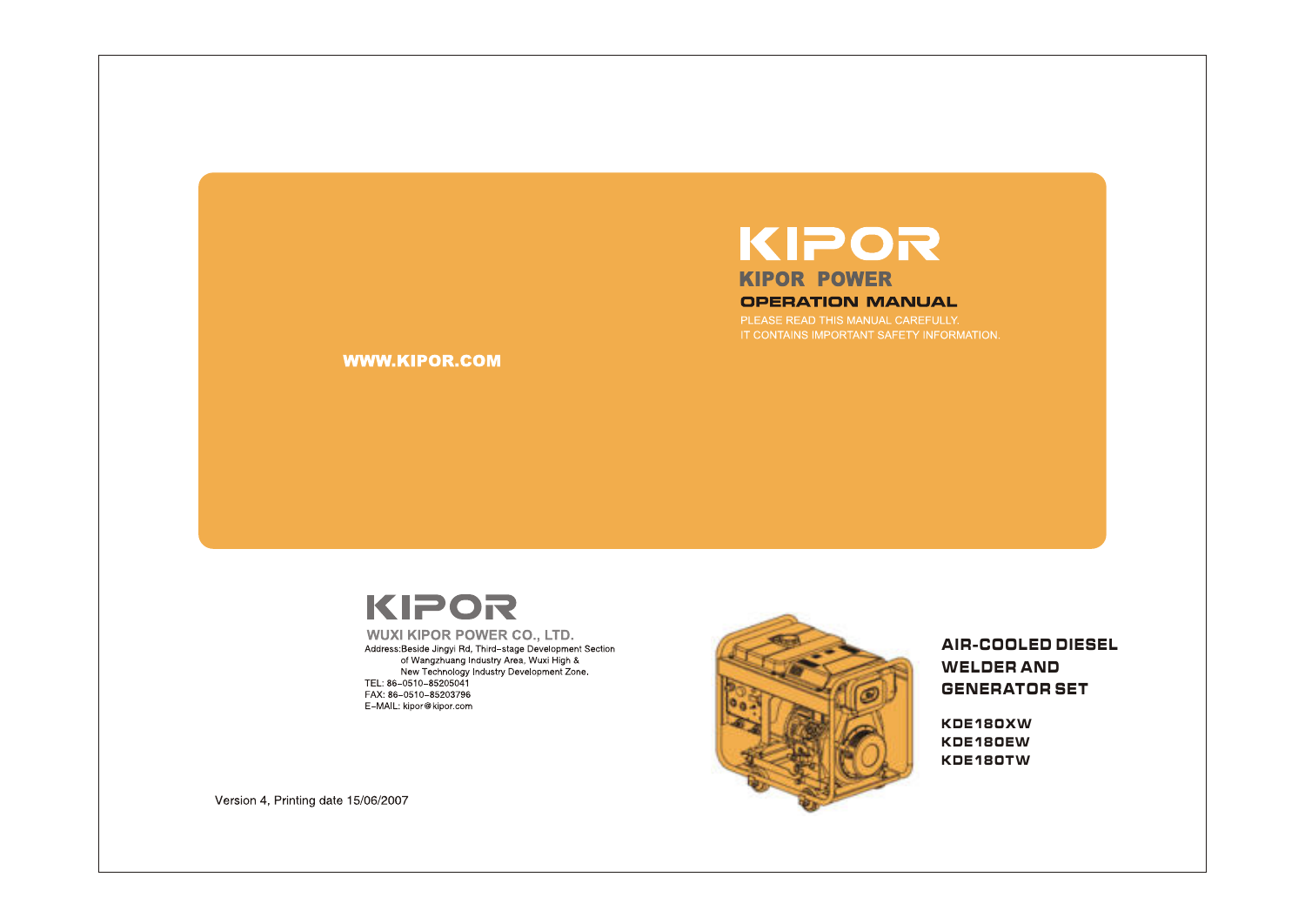# **PREFACE**

Thank you very much for that you have purchased the products made by our company.

Our diesel welder and generator set owns the following characteristics:

Its power uses the extremely light type, air-cooled, four-stroke and directly injecting type diesel engine. The set owns two forms of the recoil hand drawing start and of the electric start, the extremely big content combustion oil tank, the automatic voltage stabilization AVR device. NFB circuit protector. AC generating and DC welding double output device. low oil pressure alarm and automatic stop devices. All these make that it is easier for you to use the set and that you feel relieved.

Our series welder and generator set is widely used for the field, outdoor operations, engineering construction, piping construction, the movable power supply for the field army, and the power supply for the electric welding construction. It is also the essential power supply for emergency, spare uses and electric welding construction in the commercial ships, naval ships, animal. husbandry and fish industries, forestry and garden guesthouse and shops, commercial decoration, small type processing workshops.

This operation manual will tell you how to correctly operate and maintain your welder and generator set. Before using the set, please read the operation manual thoroughly to quarantee the correct operation. Following the operation requirements in the operation manual will make that your set is in the best operating state so as to extend the life of the set.



Failure to properly follow these precautions can result in property damage, serious injury or DEATH!

Read all labels and the owner's manual before operating this generator.

Operate only in well ventilated areas. Exhaust gas contains poisonous carbon monoxide, and can be deadly. Always stop engine before refueling. Wait 5 minutes before restarting.

Check for spilled fuel or leaks. Clean and/or repair before use.

Keep any sources of ignition away from fuel tank, at all times.

If you have any suggestion or problem related to the operation manual, please contact the company or the agency.

With the increasing improvement and enhance of the products made by the company, there may be some differences between the contents described in the operation manual and the practical products, it is our desire that the users will pay attention to the differences.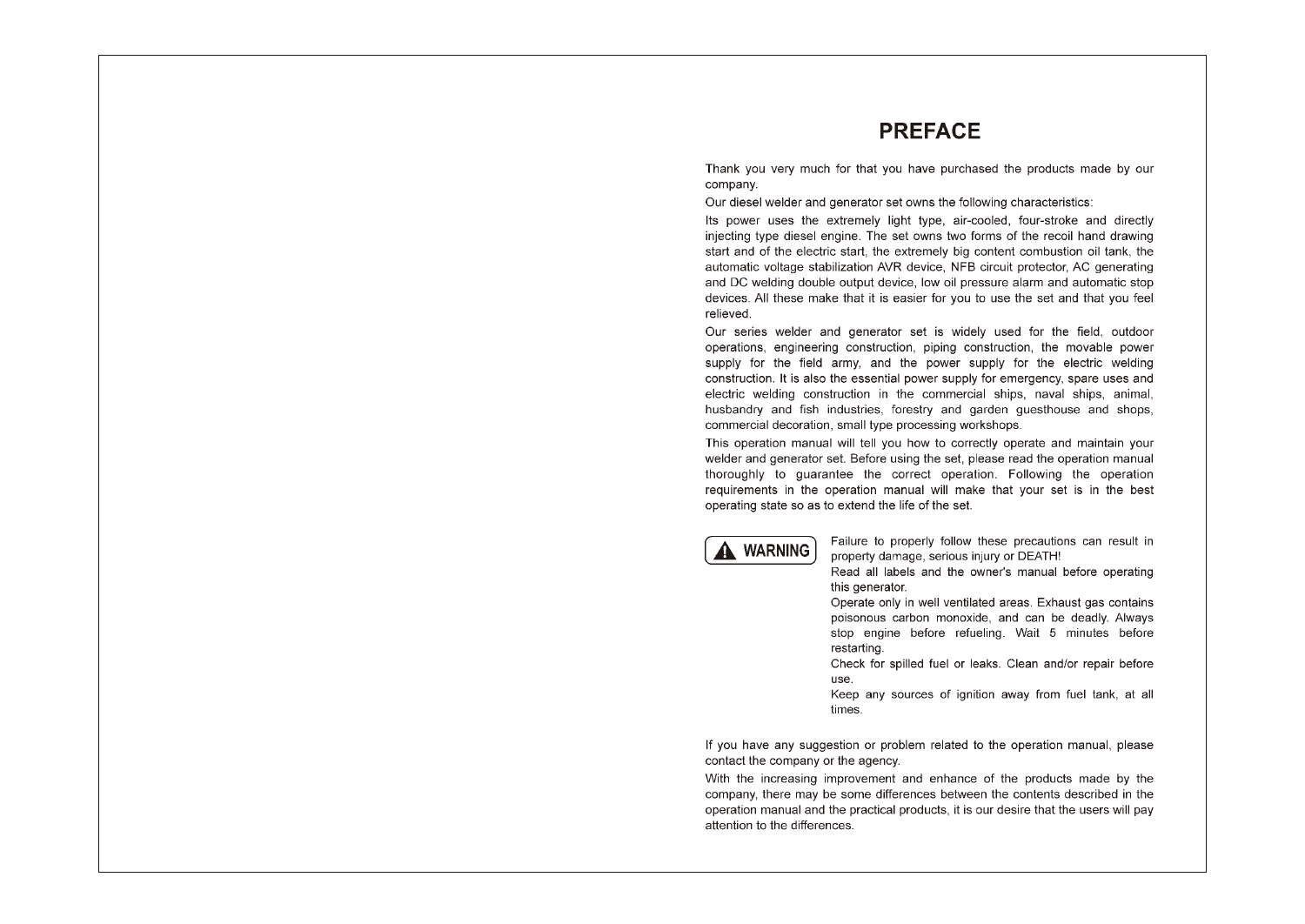# **CONTENTS**

| 2. Main Technical Specifications and Data <b>contract to the Contract Automobile</b> 2              |  |
|-----------------------------------------------------------------------------------------------------|--|
|                                                                                                     |  |
|                                                                                                     |  |
|                                                                                                     |  |
| 2.4 Electric Wiring Diagrams for All Types of the Set manufactured and 4                            |  |
|                                                                                                     |  |
| 3.1 Use Essentials and Cautions <b>Commission Commission</b> 7                                      |  |
| 3.2 Preparation before the Start manufactured and start of 9                                        |  |
|                                                                                                     |  |
|                                                                                                     |  |
|                                                                                                     |  |
| 3.6 How to operate the Welder and Generator Set manufacture and 19                                  |  |
|                                                                                                     |  |
| 3.8 Breaking the Welder and Generator Set <b>construction and all any contract and Senerator</b> 23 |  |
|                                                                                                     |  |
| 4. Maintenance of the Welder and Generator Set manufacture and 25                                   |  |
|                                                                                                     |  |
|                                                                                                     |  |
| 5. Inspection, Repair and Trouble Shooting for Welder and Generator Set 29                          |  |
|                                                                                                     |  |
|                                                                                                     |  |
| 6. Appendixes 30                                                                                    |  |
| 6.1 List for Tools, Accessories and Fittings with the Machine <b>Communisties</b> 30                |  |
|                                                                                                     |  |
| 6.3 The choice of the electric cable <b>contract to the choice of the electric cable</b>            |  |
|                                                                                                     |  |

# **1. Generator Appearance Diagram**

### **1.1 EW/XW Series External Appearance Diagram**



### **1.2 TW Series External Appearance Diagram**

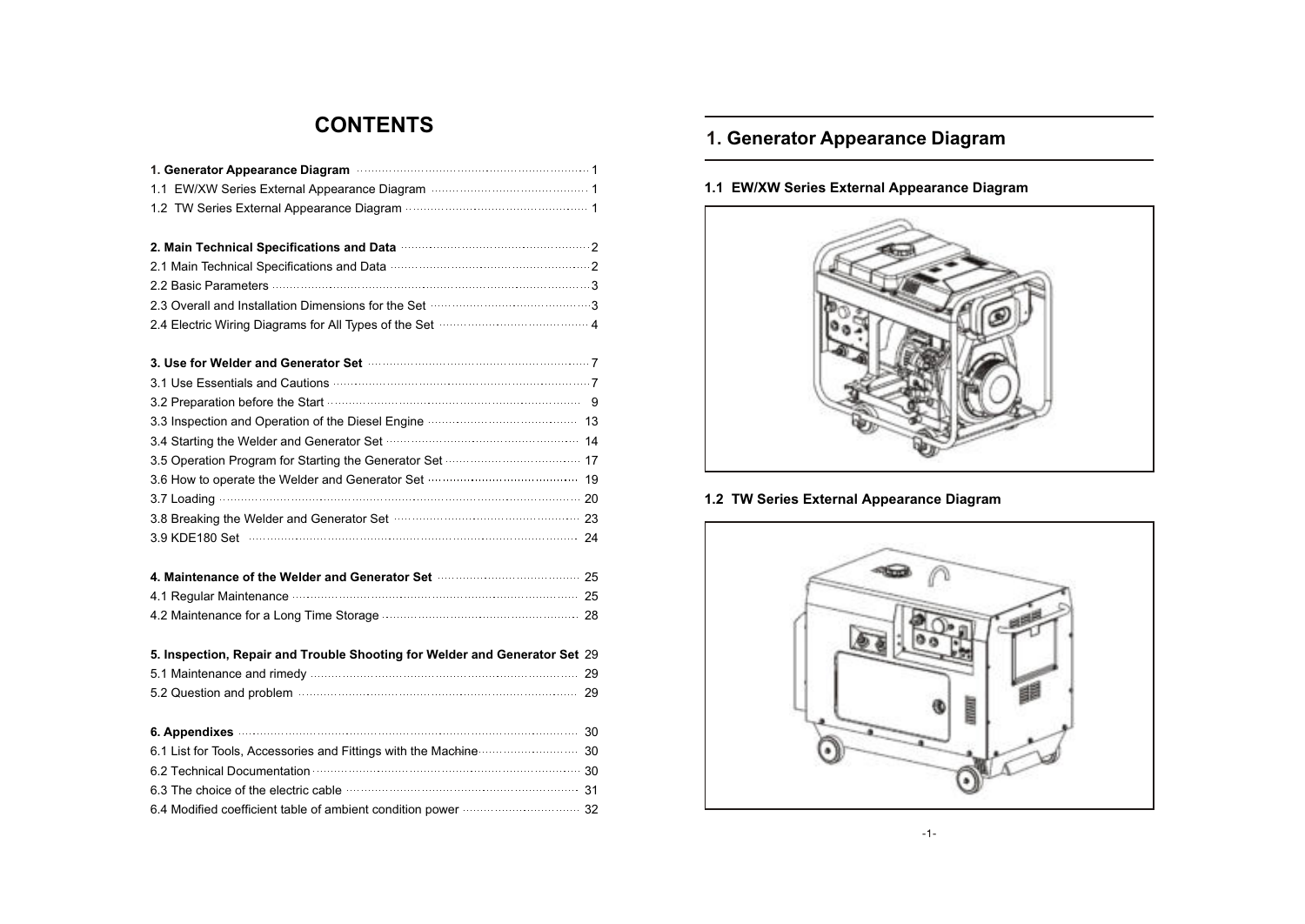# **2. Main Technical Specifications and Data**

### **2.1 Main Technical Specifications and Data**

| Item                     |                              | Set Type                                | KDE180XW/EW                                                      |                       | KDE180TW                                |           |  |
|--------------------------|------------------------------|-----------------------------------------|------------------------------------------------------------------|-----------------------|-----------------------------------------|-----------|--|
|                          |                              | Rated frequency (Hz)                    | 50                                                               | 60                    | 50                                      | 60        |  |
|                          |                              | Rated power (kW)                        | 2.8                                                              | 2.8                   | 2.8                                     | 2.8       |  |
|                          |                              | Rated voltage (AC)(V)                   | 230                                                              | 240/120               | 230                                     | 240/120   |  |
|                          | State (AC)                   | Rated current (AC)(A)                   | 12.2                                                             | 11.7/23.3             | 12.2                                    | 11.7/23.3 |  |
|                          | Generating Working           | Phase No.                               |                                                                  |                       | Single phase                            |           |  |
|                          |                              | Power factor (Cos $\Phi$ )              |                                                                  |                       | 1.0                                     |           |  |
|                          |                              | Welding No load welding voltage (DC)(V) |                                                                  |                       | 65-70                                   |           |  |
|                          | Working State                | Rated welding current (DC)(V)           |                                                                  |                       | 160                                     |           |  |
|                          | (DC)                         | Welding operating voltage (DC)(V)       |                                                                  |                       | $25 - 30$                               |           |  |
|                          |                              | Welding load persistence rate           |                                                                  |                       | 60%                                     |           |  |
|                          |                              | Welding current adjustment scope (A)    |                                                                  | $50 - 180$            |                                         |           |  |
| Welder and Generator Set |                              | Rated revolution speed (r/min)          | 3000                                                             | 3600                  | 3000                                    | 3600      |  |
|                          |                              | <b>Excitation mode</b>                  |                                                                  |                       | Self-excitaion (AVR) voltage regulation |           |  |
|                          |                              | Working mode                            |                                                                  |                       | Continuous operation for 10 hours       |           |  |
|                          |                              | Structure mode                          |                                                                  | Three phase+IGBT(PWM) |                                         |           |  |
|                          |                              | Connection mode                         | Transmission shaft rigid connection                              |                       |                                         |           |  |
|                          |                              | Total mass (kg)                         | XW:130 EW:147<br>191                                             |                       |                                         |           |  |
|                          |                              | Overall dimensions (L×W×H)(mm)          | XW/EW:720×480×645<br>$910\times520\times740$                     |                       |                                         |           |  |
|                          |                              | Engine power type                       | KM186FAG                                                         |                       |                                         |           |  |
|                          |                              | Persistence power (kW/rpm)              | 5.9                                                              |                       | 6.6                                     |           |  |
|                          |                              | Max. Power (kW/rpm)                     | 7.35<br>6.6                                                      |                       |                                         |           |  |
|                          |                              | Cylinder diameter × Stroke (mm)         | $86\times72$                                                     |                       |                                         |           |  |
|                          | Type                         |                                         | Four-strok, single cylinder, air-cooled, directly injecting type |                       |                                         |           |  |
| Diesel Engine            |                              | Cylinder discharge capacity (ml)        | 418                                                              |                       |                                         |           |  |
|                          |                              | Cooling system                          | Forced air-cooled system                                         |                       |                                         |           |  |
|                          | Lubrication system           |                                         | Pressure splash, duplex type lubrication                         |                       |                                         |           |  |
|                          | Lubrication oil quantity (L) |                                         | 1.65                                                             |                       |                                         |           |  |
|                          |                              | Start system                            | XW: Recoil hand start<br>EW/TW: 12V electric start               |                       |                                         |           |  |
|                          |                              | Combustion oil                          | Diesel oil                                                       |                       |                                         |           |  |
|                          |                              | Combustion oil tank volume (L)          |                                                                  |                       | 16                                      |           |  |
|                          |                              | Low oil pressure stop protection system |                                                                  |                       | With                                    |           |  |
|                          |                              | <b>Start battery</b>                    | 12V<br>36Ah                                                      |                       |                                         |           |  |

### **2.2 Basic Parameters**

2.2.1 Under the following conditions, the set should output the rated power:

| Altitude height(m)   Environment temperature( $\mathbb{C}$ ) | Relative humidity |
|--------------------------------------------------------------|-------------------|
| +20                                                          | 60%               |

2.2.2 Under the following conditions, the set should output the stipulated power and word reliably.

| Altitude height(m) | Environment temperature(°C) | Relative humidity |
|--------------------|-----------------------------|-------------------|
| $<$ 1000 $\,$      | $5 - 40$                    | 90%               |

### **2.3 Overall and Installation Dimensions for the Set**

2.3.1 XW/EW series set overall and installation dimensions



2.3.2 TW series set external appearance

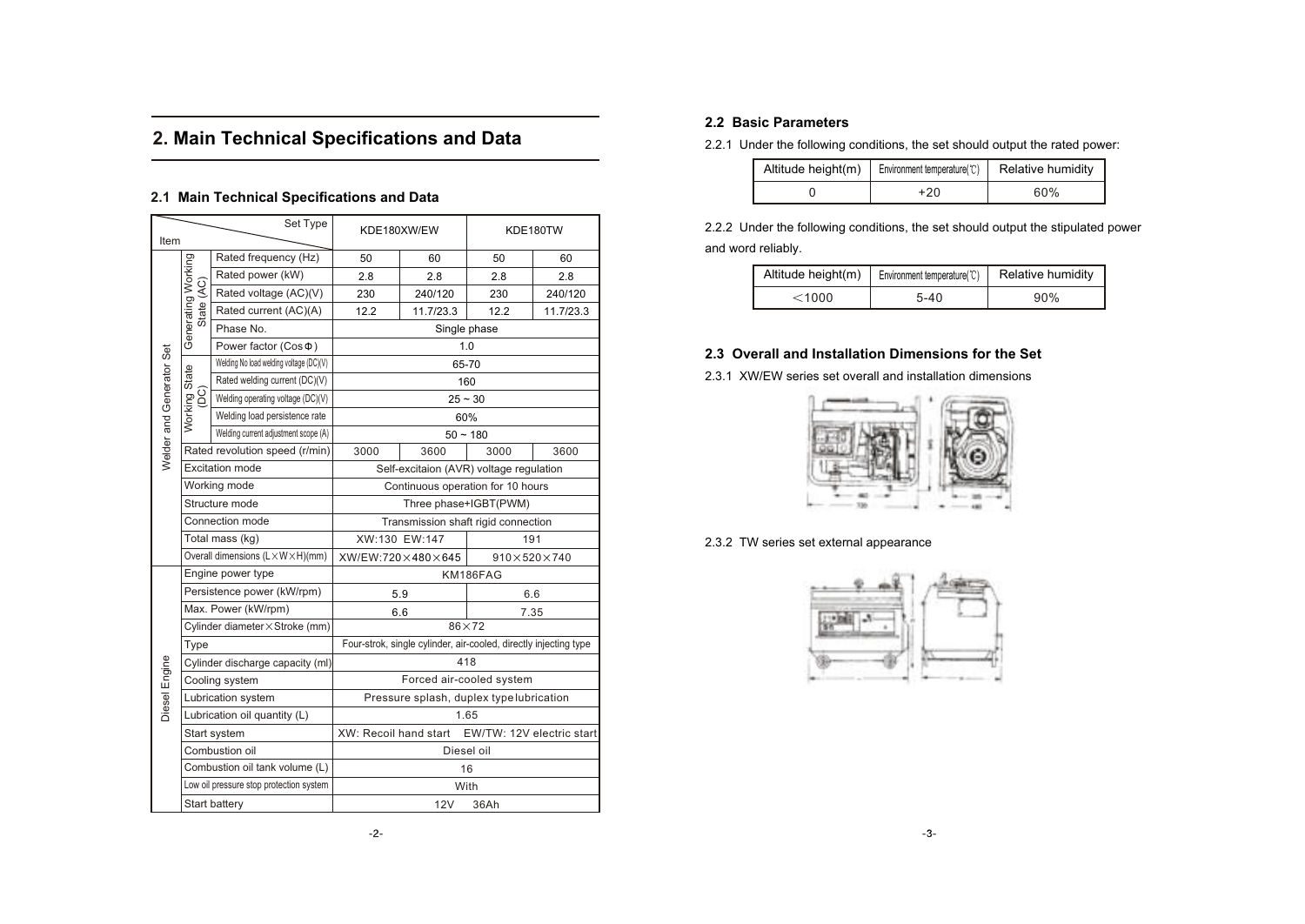#### **2.4 Electric Wiring Diagram for All Types of the Set 2.4.1 KDE180XW type electric wiring diagram**





| 9.             | Parts No.      | Description                                   | QŅ.                      |
|----------------|----------------|-----------------------------------------------|--------------------------|
| $\overline{ }$ | Ĕ              | Breaker                                       | $\overline{\phantom{0}}$ |
| $\sim$         | >              | Koltmeter (0-300V)                            | $\leftarrow$             |
| ო              | 로              | light (green)<br>indicator<br>Operating       | $\mathbf -$              |
| 4              | $\approx$<br>¥ | Receptacle                                    | $\sim$                   |
| LO             |                |                                               | $\mathbf -$              |
| $\circ$        |                | Print circuit board assembly                  | $\overline{ }$           |
| N              | Б              | electromagnet<br>Stop                         | $\mathbf -$              |
| $\infty$       | Ë              | $Fuse(0.6\times30)$                           | $\mathbf -$              |
| ၜ              | N              | Rectifier bridge                              | $\mathbf -$              |
| \$             | $\mathcal{L}$  | Rectifier bridge                              | $\overline{ }$           |
| Ξ              | ξ              | Generating and sampling winding               |                          |
| $\tilde{c}$    | $\approx$      | Excitation winding                            |                          |
| చ              | $\sqrt{3}$     | Vice winding                                  |                          |
| 4              | $\mathsf{N}^4$ | winding<br>generator<br>Flywheel              |                          |
| 40             | w5             | 12V winding                                   |                          |
| $\frac{6}{2}$  | χ6             | Nelding winding                               |                          |
| ₽              | Ş              | Control winding                               |                          |
| $\frac{8}{2}$  | AVR            | Automatic voltage regulator                   | $\mathbf -$              |
| စ္             | 윤              | Potentiometer (parenthesis knob)              | $\overline{ }$           |
| 20             | S₩             | switch<br>current select<br>Welding           | $\mathbf -$              |
| ಸ              | £              | Shunt                                         | $\mathbf -$              |
| ನಿ             | Σ              | reactor<br>Plain wave                         | $\mathbf -$              |
| 23             |                | <b>TBD</b>                                    | $\mathbf -$              |
| $\overline{a}$ |                | assy<br>碧<br>βl<br>black:<br>control<br>IGBT. | $\overline{ }$           |
| 25             | $\circ$        | Capacitor                                     | $\sim$                   |
| 26             |                | assembly<br>ğ<br>output terminal<br>Welding   | $\sim$                   |
| 27             |                |                                               |                          |
| 28             |                |                                               |                          |
|                |                |                                               |                          |

### **2.4.2 KDE180EW type electric wiring diagram**



| à           | $\overline{\phantom{0}}$ | $\overline{ }$     | $\overline{ }$                    | $\sim$                                            | $\overline{ }$ | $\overline{ }$                  | $\overline{ }$       | ᠇           | $\overline{\phantom{0}}$ | ᠇                |                                 |                    |              |                            |               |                 |                 | ᠆                           | $\overline{\phantom{0}}$         | ᠇                             | $\overline{ }$ | $\overline{ }$             | $\overline{\phantom{0}}$ | $\overline{ }$                              | $\sim$    | $\sim$                                   | $\overline{ }$ | $\overline{\phantom{0}}$ |
|-------------|--------------------------|--------------------|-----------------------------------|---------------------------------------------------|----------------|---------------------------------|----------------------|-------------|--------------------------|------------------|---------------------------------|--------------------|--------------|----------------------------|---------------|-----------------|-----------------|-----------------------------|----------------------------------|-------------------------------|----------------|----------------------------|--------------------------|---------------------------------------------|-----------|------------------------------------------|----------------|--------------------------|
| Description | Breaker                  | Voltmeter (0-300V) | Operating indicator light (green) | Receptacle                                        | gnition switch | assembly<br>Print circuit board | electromagnet<br>Sbp | Fuse(06×30) | Rectifier bridge         | Rectifier bridge | Generating and sampling winding | Excitation winding | Vice winding | Flywheel generator winding | 12V winding   | Welding winding | Control winding | Automatic voltage regulator | Potentiometer (parenthesis knob) | Welding current select switch | Shunt          | Plain wave reactor         | <b>GBT</b>               | assy<br>control black and its<br><b>GBT</b> | Capacitor | assembly<br>Welding output terminal post | Battery        | adjustor<br>Charge       |
| Parts No.   | ᠆<br>₩                   | ⋗                  | £                                 | $\frac{2}{2}$<br>$\overline{ }$<br>$\dot{\times}$ | ₷              |                                 | Б                    | Ξ           | N                        | N                | ξ                               | $\approx$          | $\sqrt{3}$   | $\geq$                     | w5            | W6              | Σ               | AVR                         | è                                | ≷                             | 오              | Σ                          |                          |                                             | $\circ$   |                                          | සී             |                          |
| 9.          | $\overline{ }$           | $\sim$             | ო                                 | $\overline{ }$                                    | 5              | $\circ$                         | $\overline{ }$       | $\infty$    | ၜ                        | S                | ∓                               | $\overline{c}$     | ₽            | 4                          | $\frac{5}{2}$ | ۴               | 17              | $\frac{8}{2}$               | စ္                               | 20                            | 21             | $\boldsymbol{\mathcal{Z}}$ | 23                       | $\boldsymbol{z}$                            | 25        | 26                                       | 27             | 28                       |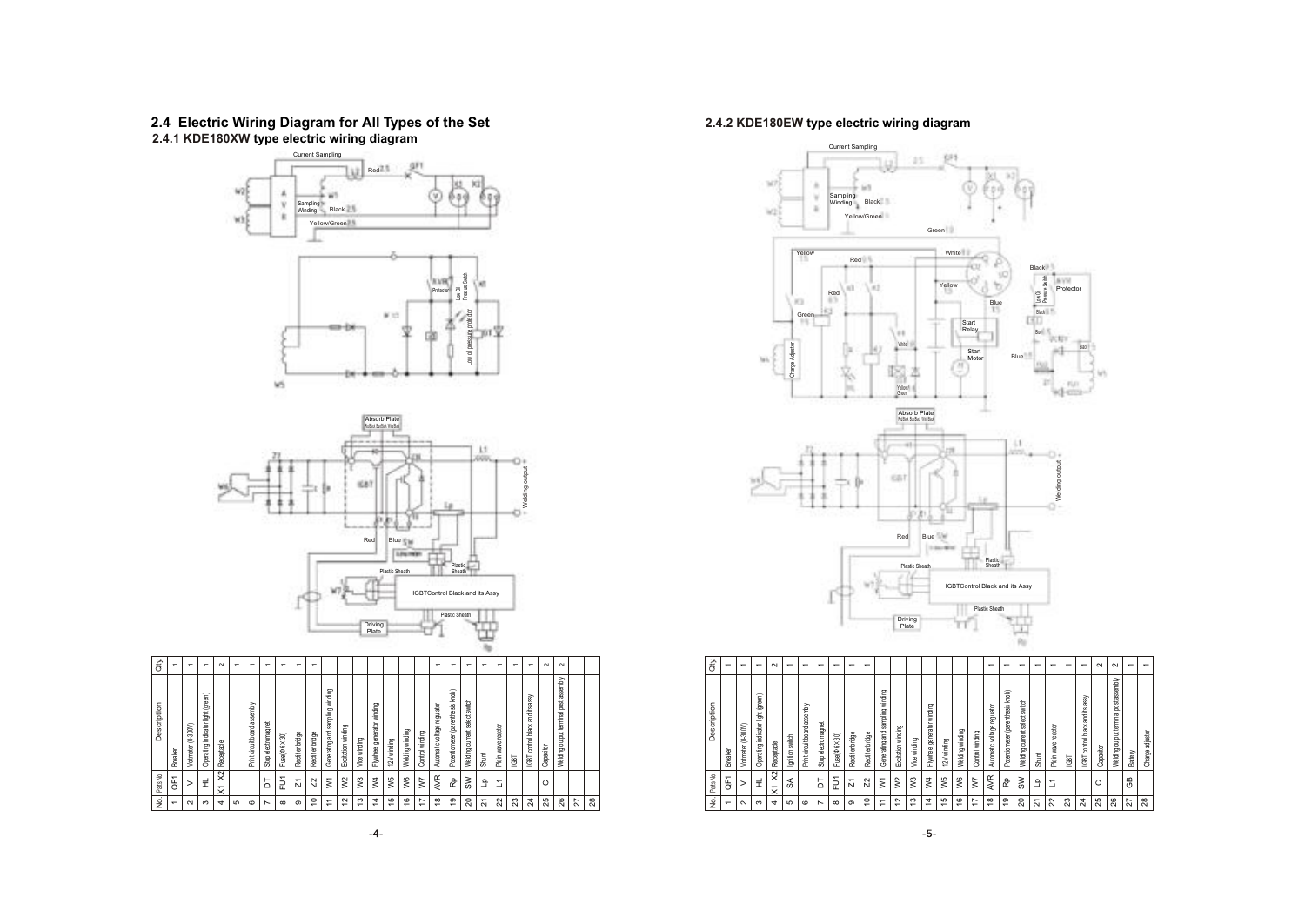#### **2.4.3 KDE180TW type electric wiring diagram**



# **3. Use for Welder and Generator Set**

#### **3.1 Use Essentials and Cautions**

In order to ensure that you safely operate the welder and generator set, be sure that you read and understand the operation manual. Especially the attention should be paid to the use main points listed below. Otherwise the personal accidents and the equipment damages may be caused.

### **3.1.1 Fire prevention. The combustion oil used in the diesel engine is light diesel oil. The gasoline, kerosene and other oils should not be used.**

Use a clean cloth to wipe off the overflowed oil. The gasoline, kerosene, match and other inflammable and explosive matters should not be put near the set because the temperature for the place around the exhaust noise suppressor is very high while the diesel engine is running.

For the purpose to prevent the fire and to supply the sufficient ventilation condition, during the operation, at least 1.5m distance between the set and the building and other equipment should be kept.

Operating the welder and generator set should be carried out on a smooth floor. If the set is oblique, the oil will overflow.

#### **3.1.2 Prevent the suction of the exhausted gas**

The exhausted gas includes the poison carbon monoxide. At the places with poor ventilation, the welder and generator set should not be used. If it is necessary to operate the set indoors, the suitable ventilation condition should be supplied to prevent the personnel and livestock from the affection.

**3.1.3** Prevent the burn. When the diesel engine is running and is hot, it is not allowed to touch the noise suppressor and its housing.

**3.1.4** Electric shock and short-circuit. In order to avoid the electric shock or the short-circuit, when the welder and generator set is wet or when your hand is wet, contacting the welder and generator set is not allowed. This welder and generator set is not waterproof so that it should not be used at places in rain, snow and water mist.

 $^{\circ}$ 

Shunt

IGBT

 $^{\rm g}$  |

Battery Charge adjustor

 $\overline{\phantom{a}}$ 

No. Parts No. Description Qty.

 $\overline{\phantom{a}}$  $\scriptstyle\sim$ ო 4 ء 6~  $^\alpha$ ග 10 11  $\Xi$ <u>ణ</u> 14 5  $\tilde{e}$ 17  $\frac{8}{1}$ Զ នា 。  $^{\circ}$ జె ∣  $\frac{24}{3}$ ని∣ 26 72  $\frac{8}{2}$ 

Ğ.  $\,>$ HL X1 X2  $\frac{1}{2}$ ≷ I E. <u>ក</u>  $^{\circ}$ W1 W2 W3 W4 W5 W6 W7 AVR Rp క్l ۹. L1

Breaker

 $\overline{\phantom{a}}$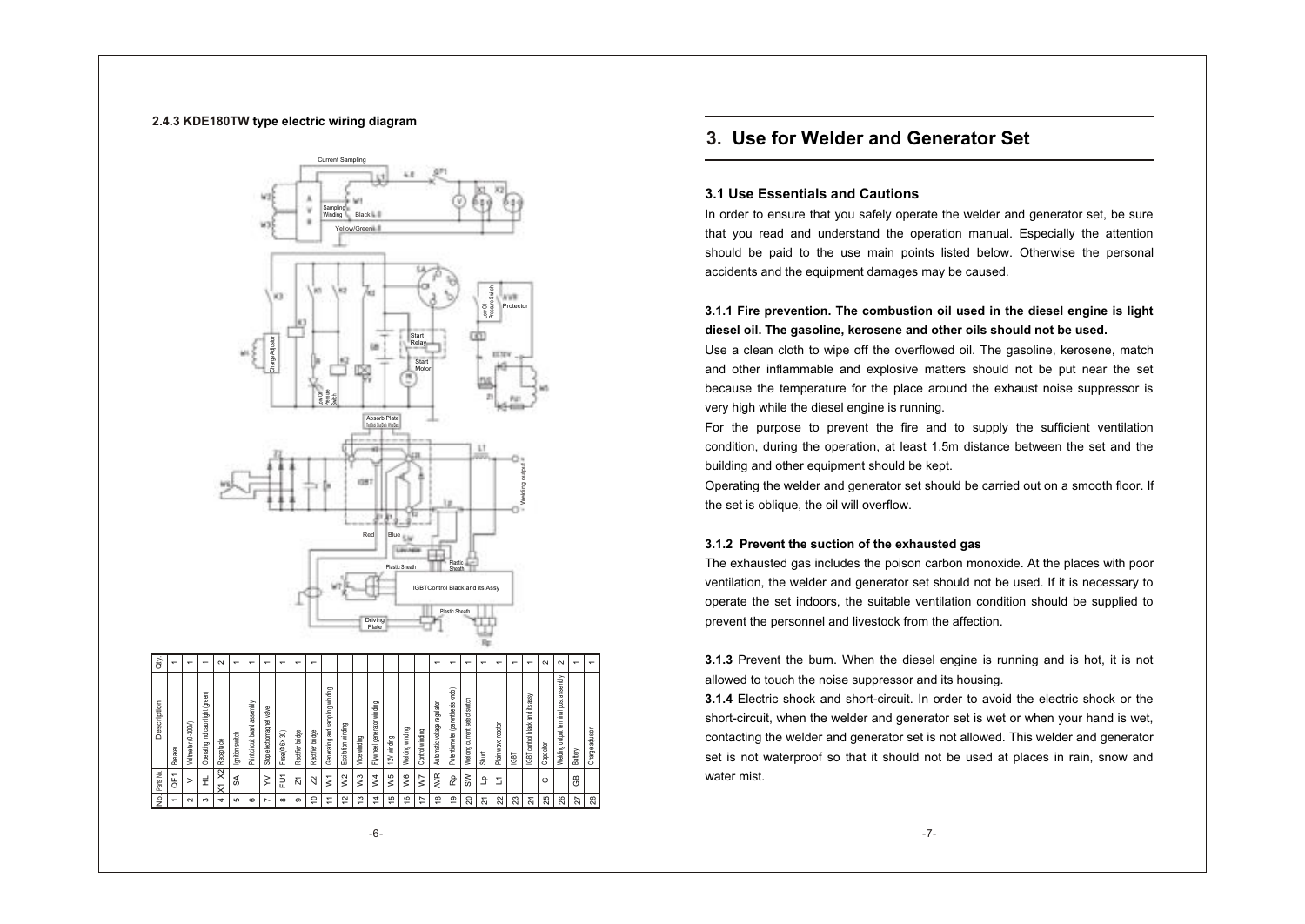In order to prevent the electric shock, the welder and generator set should be grounded. Connect the grounding terminal of the generator with the external grounding device by using a conductor. Please see Fig.2-1 and Fig.2-2. Before the start, don't connect the other equipment with the welder and generator set.



# **A** NOTE

At the time of the start, most motors will exceed their rated power. On any sockets, the current should not exceed the stipulated limit.

#### **3.1.5 Other safety main points**

In order to know how to quickly brake the set, the operators should be familiar with operating all the switches. Anyone without passing through the correct guidance should not carry out the operation. The operators should wear the safety shoes and the suitable clothes. The children and livestock should be kept far from the welder and generator set.

#### **3.1.6 Charge the battery.**

The electrolyte of the battery contains sulphuric acid. In order to protect your eyes, skin and clothes, if you touch it, it is necessary to use water for wash. If your eyes touch it, you should go to a clinic for wash.

The hydrogen produced from the battery is the explosive gas. Don't smoke particularly at the charge time. Any spark should not be splashed to the places near the battery.

Charge the battery at the places with good ventilation.

#### **3.2 Preparation before the Start**

#### **3.2.1 Select and treat with combustion oil.**

#### **Combustion oil tank**

Only use the light diesel oil. The combustion oil should filtered cleanly. The attention should be paid to that don't let any dust and water to be mixed into the combustion oil and the oil tank. Otherwise the high-pressure pump and the oil nozzle may be blocked up. Attention: Overflowing the oil is very dangerous. Filling the oil into the oil tank should not exceed the top of the red cock inside the filter.



#### Air filter core

Don't wash the air filter core because the component is the dry type. When the diesel engine output is not good or the color of the exhausted waste gas is abnormal, change the filter core immediately. Never start the diesel engine without using the filter core.



a. After purchasing the fuel, put the fuel in the barrel for 3 to 4 days.

b. After 3 to 4 days, put the suction pipe into the barrel at the place with a half depth of the barrel (water and foreign matter will be sunk onto the lower position in the barrel.)





At the places of filling the oil into the diesel engine or of storing the diesel oil, don't smoke. Don't let any spark go into this area. At the time of filling the oil, the oil should not be overflowed. After the oil filling, be sure fastening the cover nut on the oil inlet.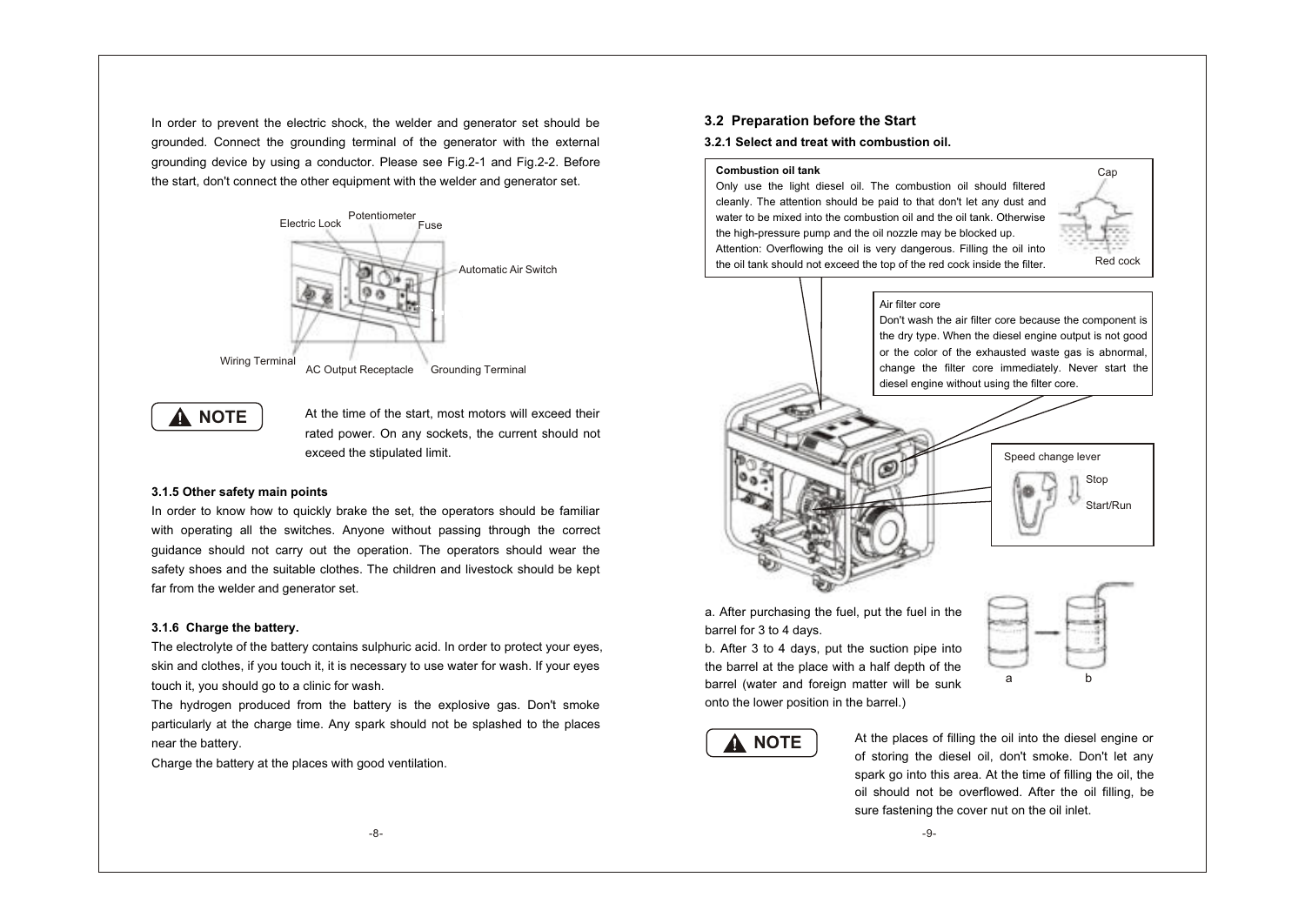#### **3.2.2 Filling the Machinery Oil**

#### Lubrication Oil Filling Inlet

Put the generator set in a level state. Fill the oil into the oil-filling inlet. At the time of checking the oil level, it is necessary only to lightly insert the oil ruler. Please pay attention to that you should not rotate the oil ruler.



The factor of the affection, to the performance and reliability of the diesel engine, caused by your lubrication oil, is bigger than other factors. If you use any poor quality machinery oil or if you do not change the oil for your diesel engine according to stipulation, it is easy to block up the piston. It is also to quicken the wearing of the cylinder, bearings, and other moving components so that the life of your diesel engine is reduced.



Time for changing the oil

Although there are the low oil pressure alarm system---the stop device. At the time of starting the set, it is necessary to check the oil quantity. If the oil quantity is not sufficient, please add some oil. Discharging the machinery oil should be carried out while the diesel engine is hot. After the cooling, it is very difficult to discharge the oil cleanly.





Don't fill the machinery oil into the diesel engine when the diesel engine id running.

#### **3.2.3 Check the air filter.**

(1) Unfasten the butterfly nut, open the filter cover, and take out the filter core. Never wash the filter core by using any detergents. When the output is reduced or the color of the exhausted gas is not good, change the filter core. Never start the generator set without the air filter core. Otherwise the diesel engine will soon be worn out.



(2) After mounting the filter core, cover the air filter housing and fasten the butterfly nut.

 $-11-$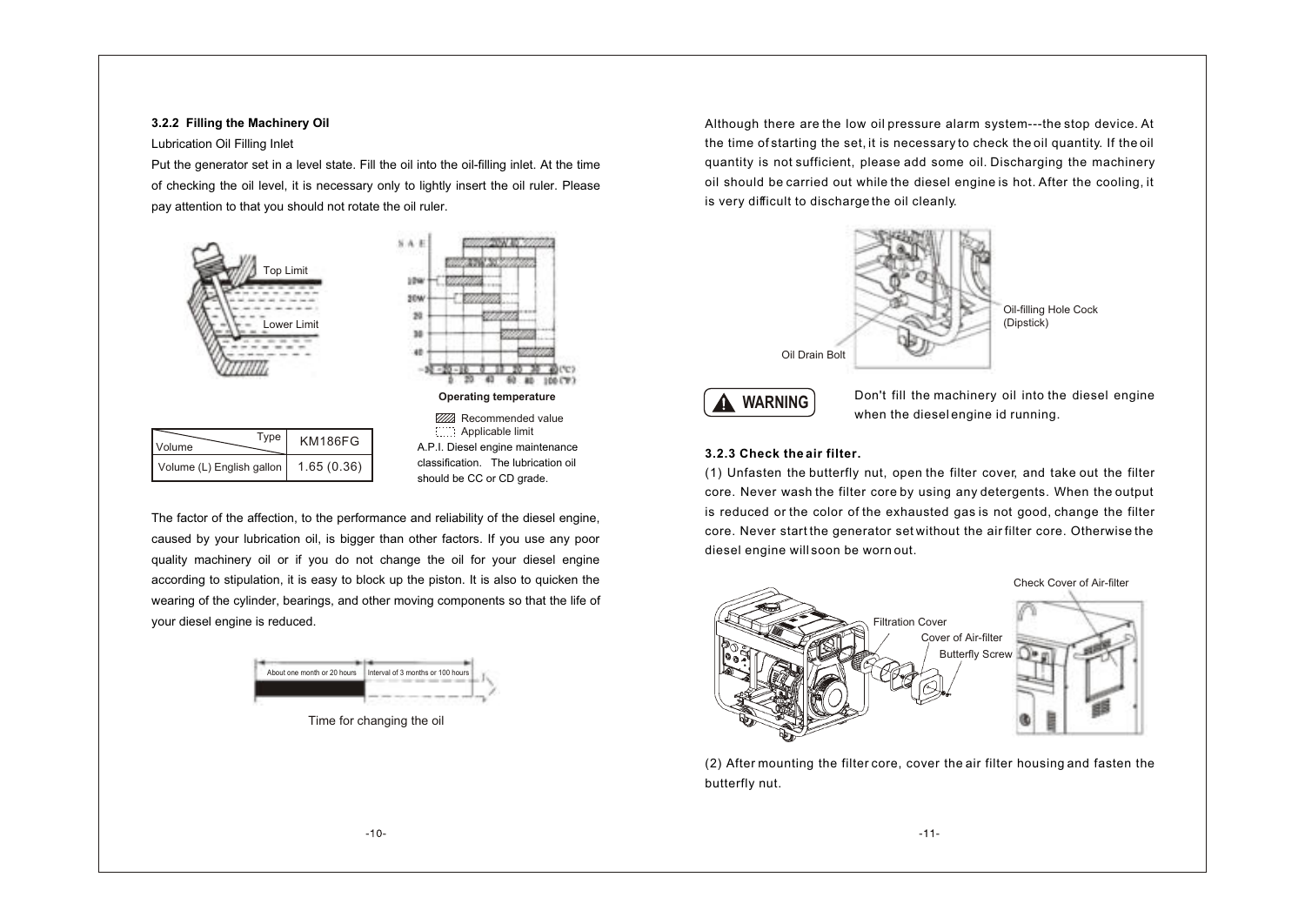#### **3.2.4. Inspection for the welder and generator set**



Before starting the set, be sure that the air switch should be turned to OFF state. If the switch is not turned to OFF state, when starting the diesel engine, suddenly loading is very dangerous.

The generator should be grounded to prevent the electric shock.

Blow the dust out of the generator control box inside and surface by using dry compressed air(air pressure should be less than  $1.96 \times 105$  Pa) or manual. Check the clean condition on the slide rings, check the carbon brush pressure, check whether the position on the slide rings are correctly fitted. Check whether the fixing is reliable and whether the contact is good.

According to the electric wiring diagram, check whether the wiring lines are correct and whether the connection joints are firm.

Use a 500V megameter to measure the insulation resistance of the electric device section and the resistance should be not less than 2 megohms. Otherwise it is necessary to carry out a dry treatment. While measuring, AVR should be disconnected. Otherwise AVR may be burned out. (For the noise quieting type set, it is possible not to carry out this check.)

#### **3.2.5. Before delivering the diesel engine from the factory, the fuel oil and the machinery oil had been discharged.**

Before filling the fuel oil and starting the diesel engine, it is necessary to check whether there is any air mixed into the oil circuit. If there is any, the air should be discharged. The concrete method is to unfasten the connecting nut between the oil injection pump and the oil transmission pipe so as to discharge the air in the fuel oil until there is no air bubbles to be appeared. Then fasten the connecting nut again.

# **3.3 Inspection and Operation of the Diesel Engine**

**3.3.1 Low oil pressure alarm system/braking device**

Our diesel engine possesses the low oil pressure alarm system/braking device. When the oil pressure goes down, the device will automatically brake the diesel engine to avoid the blocking-up of the diesel engine because the oil pressure is too low and the lubrication is insufficient. (2 GF-L can not stop the machine automatically.)

If the diesel engine is running under the condition that the lubrication oil is insufficient, the oil temperature will go up too high. On the other hand, it is also dangerous if these is too much oil. Because the machinery oil may be burned, this will make that the revolution speed of the engine increase suddenly and results in abnormal fast running . For this purpose, it is necessary to check the machinery oil and the oil level should reach the stipulated height.

#### **3.3.2 How to open the machinery casing door and the housing (TW series set)**

(1) Open the machinery casing door, rotate the handle counterclockwise. Lift the door and carry out the daily check.



(2) Unfasten the bolts of the air filter housing and take out the oil nozzle housing to check the air filter.

#### **3.3.3 Trial run operation**

When your diesel engine is a new set, a large loading will reduce the engine's life. Within the first 20 hours, it is necessary to carry out the trial run.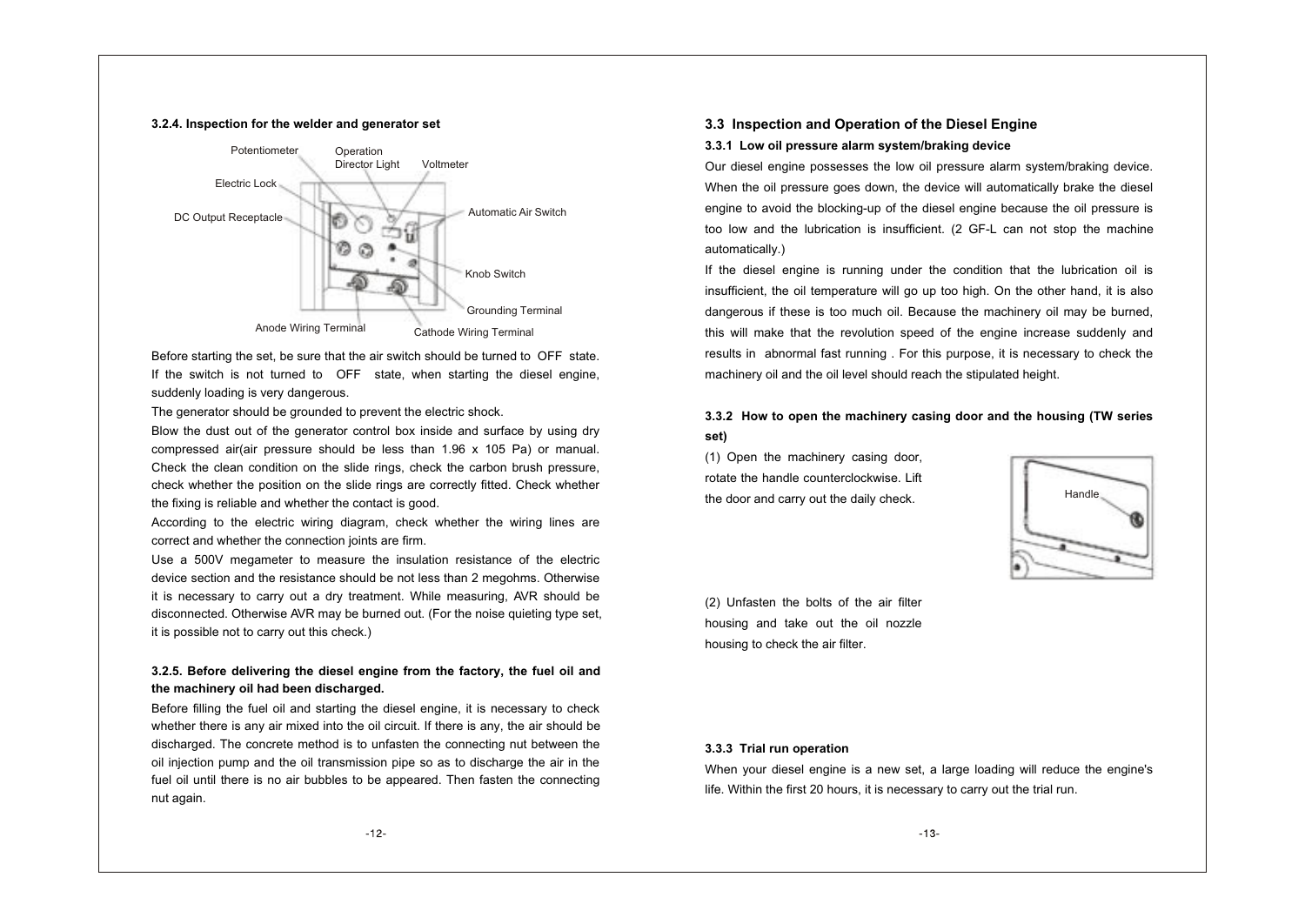#### (1) Avoid the overload.

During the trial run stage, it is necessary to avoid the large load. It uses only 75%of the rated load.

(2) Change the machinery oil of the engine according to the stipulation.

At the beginning of the use, change the oil once each 20-hours or once a month. After this, change the oil once each 3-months or once for each 100-hours.

#### **3.4 Starting the Welder and Generator Set**

#### **3.4.1. Recoil start (manual start)**

Start the engine according to the following procedures:

(1) Switch on the fuel oil switch (in ON position).



Speed Handle

(2) Set the speed handle of the engine at run position.

(3) Draw out the buffer start handle.

a. Draw out the handle till you feel your hand has the resistance force. Then relieve it and let it restore to the initial position.

b. Press down the pressure reduction handle (when the buffer starter is drawn, it will automatically be restored.).

#### Decompression Lever



c. Quickly draw out the buffer start handle by two hands.

While operating (or after the start), don't let the handle fly out of your hand to avoid that it smashes onto the diesel engine. Slowly and lightly let the handle return its position to avoid damaging the starter.



When the diesel engine is running, never draw out the start handle otherwise it will damage the diesel engine.

d. In the cold days, when it is difficult to start the diesel engine, unplug the rubber cock on the rocker arm of the diesel engine and fill in 2ml machinery oil.

Plug the rubber cock before the start.

The rubber cock should be plugged except filling in the oil. Otherwise the rain, water, dust and other dirt may enter into the diesel engine to cause the fast wearing of the inside components. This will result in serious problem.

#### **3.4.2 Electric start**

3.4.2.1 Start (the preparation for this start is the same as the hand start.)

(1) Insert the electric door key and make it in OFF position.

(2) Set the speed handle of the diesel engine in run position.

(3)Turn the start switch to start position clockwise.

(4) After the diesel engine starts, your hand should relieve the switch handle. Let the switch restore to ON position automatically.

(5)If the diesel engine doesn't start after 10 seconds, please wait for anther 15 seconds and make the start again.If the start motor rotates for a long time and the voltage of the battery will go down to cause the start motor running hysteresis. When the diesel engine is in operation always leave the start key in ON position.



Speed Hande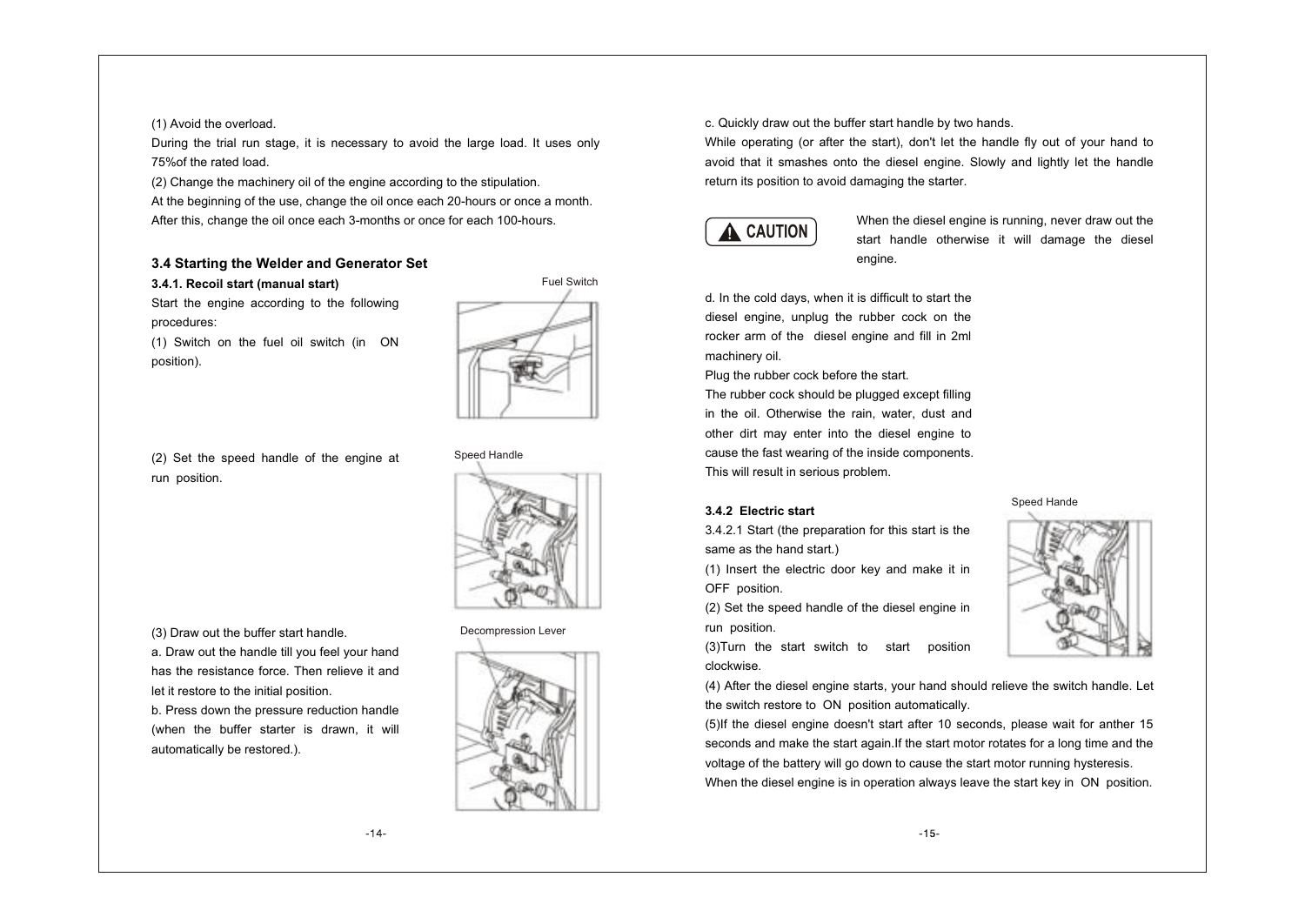# **A** CAUTION

If the start motor rotates for a long time and the voltage of the battery will go down to cause the start motor running hysteresis. When the diesel engine is in operation, always leave the start key in ON position.

#### 3.4.2.2. Battery

Check the electrolyte level height of the battery once a month. When the liquid level goes down to a lower mark, add some distilled water to make that the liquid level goes up to a higher mark. If the electrolyte in the battery is too less,



the diesel engine will not start. Because the electric power is insufficient at this time, it is necessary to keep the liquid is at a place between the higher limit and the lower limit.

If the electrolyte in the battery is too much, the liquid may overflow and this may corrode its surrounding components.

Attention should be paid to avoiding that the electrolyte is too much or is too less. Charge the battery once a month.

### **3.5 Operation Procedure for Starting the Generator Set**

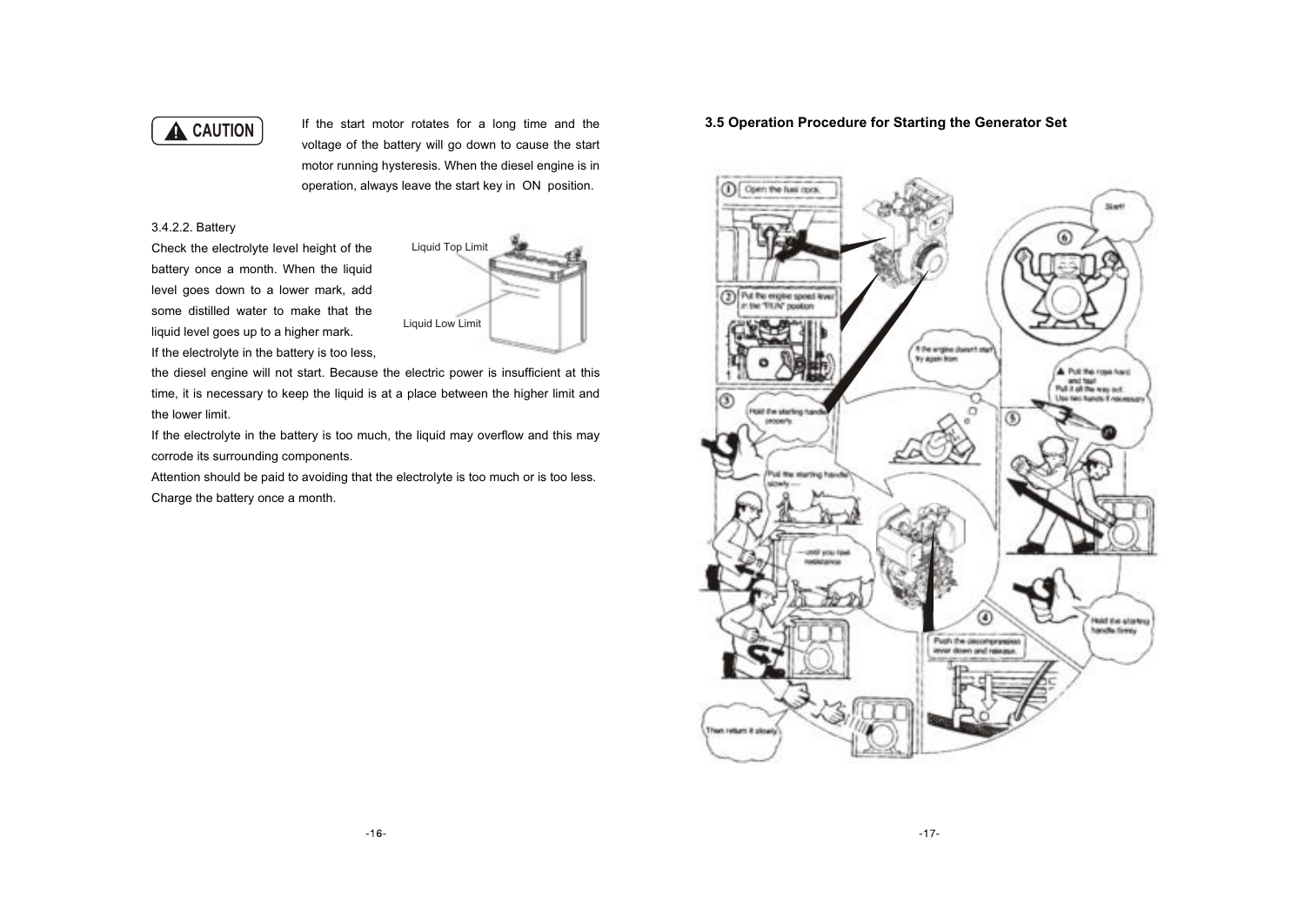

#### **3.6 How to Operate the Welder and Generator Set**

#### **3.6.1 Operating the Diesel Engine**

(1) Preheat the diesel engine for three minutes under the condition without any load.

(2) For the diesel engine having the low oil pressure alarm system, it is necessary to check whether the oil pressure signal indicator lights up.

For the diesel engine having the low oil pressure alarm system, the lubrication oil alarm indicator will light up when the oil pressure is low or the lubrication is insufficient, and the diesel engine will stop automatically. If no lubrication oil is added and you do not make a restart, the diesel engine will still stop immediately. It is necessary to check the oil height and add some oil.

(3)Do not unfasten the adjustment bolt used for adjusting the speed limit of the diesel engine or do not unfasten the high-pressure pump limit bolt (they were adjusted well when delivered from the factory.). Otherwise their performance will be affected.



#### **3.6.2 Inspection during the Operation**

(1) Check whether there is any abnormal sound or vibration.

(2) Check whether the diesel engine does not start or the operation is not good.

(3) Check the exhausted gas color (is it black or is it too while?)

If you find one of the above mentioned phenomena, it is necessary to brake the set, to find out the trouble cause and shoot the trouble. If the settlement can not be made, please contact agency of our company nearby, or contact our company directly.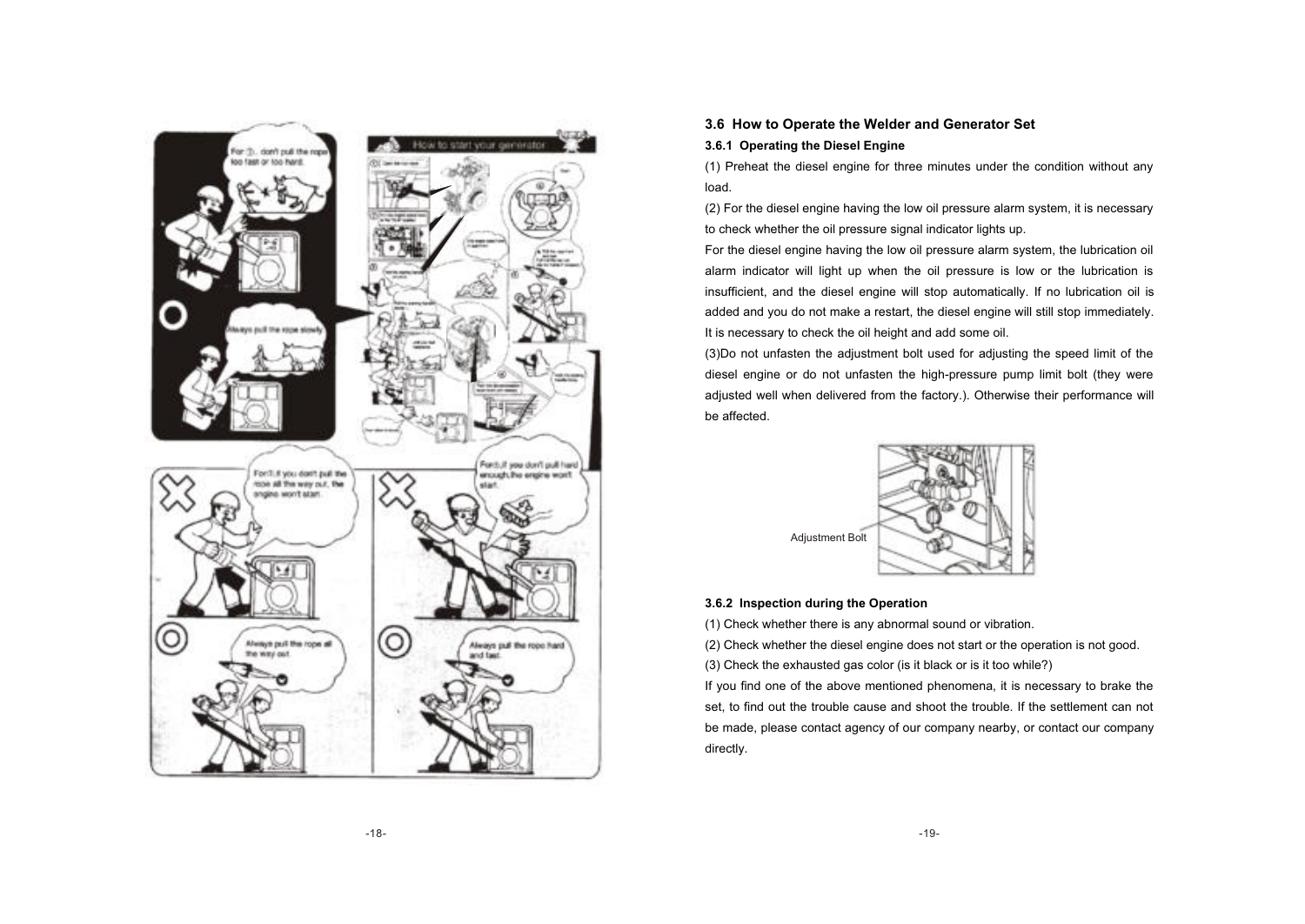#### **3.7 Loading**

#### **3.7.1 Load**

Load according to the stipulated parameters. For the electric principle diagram of the welder and generator set, please see the following figure.



#### **3.7.2 Welder and Generator Output**

(1) Be sure that the revolution speed of the welder and generator set be increased to the rated speed (the speed handle of the diesel engine should be turned to the top.). Otherwise the automatic voltage adjustment device will produce the forced excitation. If the running is for a long time under such condition and AVR will be burned out. For the rated revolution speed of the generator, please see 1.1. Main Technical Specifications and Data in Chapter 1. (2) After switching on the air switch, observe the voltmeter on the panel of the control cabinet and the voltmeter should point to 230V 5% (50Hz),(for 60Hz set, point to 240 V 5%). At the same time, set the selection switch to GEN (generation) position. At this time, the AC power supply is supplied from the power supply socket.



Do not start more than two machines at the same time. The machines should be started one by one. Do not use the floodlight at the same time of using other machines.

|                        | Load                         | Incandescence<br>lamp, household the rectifier type<br>electric device | l Machines using<br>motors              | Machines using the<br>induction type motors<br>(capacity start type) |      |        |  |
|------------------------|------------------------------|------------------------------------------------------------------------|-----------------------------------------|----------------------------------------------------------------------|------|--------|--|
|                        |                              | Projector,                                                             | Drilling machines,<br>grinding machines | Water pumps, air-compressor and etc.                                 |      |        |  |
| Type                   |                              | electric stove                                                         | and etc.                                | Load                                                                 | 60Hz | 50Hz   |  |
| Single phase<br>welder | synchronizing KDE180XW/EW/TW | Not exceeding<br>2000/2200W                                            | Not exceeding<br>1000/1200W             | 400W or<br>250W3                                                     | 3    | 3<br>3 |  |

The revolution speed of the generator (50Hz) should be increased up to the rated speed 3000r/min (the speed handle should be turned to the top.).

(3)At the time of connecting with the generator, all kinds of equipment should be connected in order. For the matter of the motor load, firstly the large power motors should be connected. After the operation is normal, then the small power motors can be connected. If the operation is incorrect, the generator will cause the running hysteresis or will brake suddenly. It is necessary to unload the load immediately and to turn off the generator switch. Check where the trouble appears.

If the circuit overload makes that the air switch of AC circuit trips, it is necessary to reduce the circuit load. It is not allowed that the set runs under the overload condition. Maximum output power of the generation for the set should not exceed the stipulation in Table 1-1. It is necessary to wait for several minutes before restoring the operation. If the indication on the voltmeter is too low or too high, the revolution speed can be adjusted. If there is any trouble and any abnormal running condition, it is necessary to stop the generator for check.

(4) When the selection switch is set onto GEN, the switch is used for the generation output.

At this time, there is also the welder voltage output at the welder output terminals. But the output current is smaller, which can be used only for the electric welding rods below 3.2mm. The welding current to be selected can be only below 130A. While welding, the load attached at the generation output side should not exceed 1 kW. In such a way, it is possible to ensure a bigger welding current. The set will supply only the essential illumination at the welding time to avoid the overload.

(5) When the selection switch is set to WELD (welding), the set will supply the welding output (at this time, there is no voltage output from the generation socket.). According to the electric welding rods or the operation demand, the current can be adjusted through the potentiometer knob on the switching board. By adjusting to a suitable position, the welding can be carried out. If a smaller current is needed, it is possible to reduce the not be used for a long time. The position for the rated current is one marks less than maximum position, the rate welding current is 160A.

(6) Before using the set. It is necessary to firmly connect the welding cable joints with the wiring terminals and so as to avoid burning out the terminals because of poor connection.

(7) While the set is in operation, it is necessary to keep good ventilation. The welder and generator set should not be covered with foreign matter to prevent the matter from hindering the heat dissipation.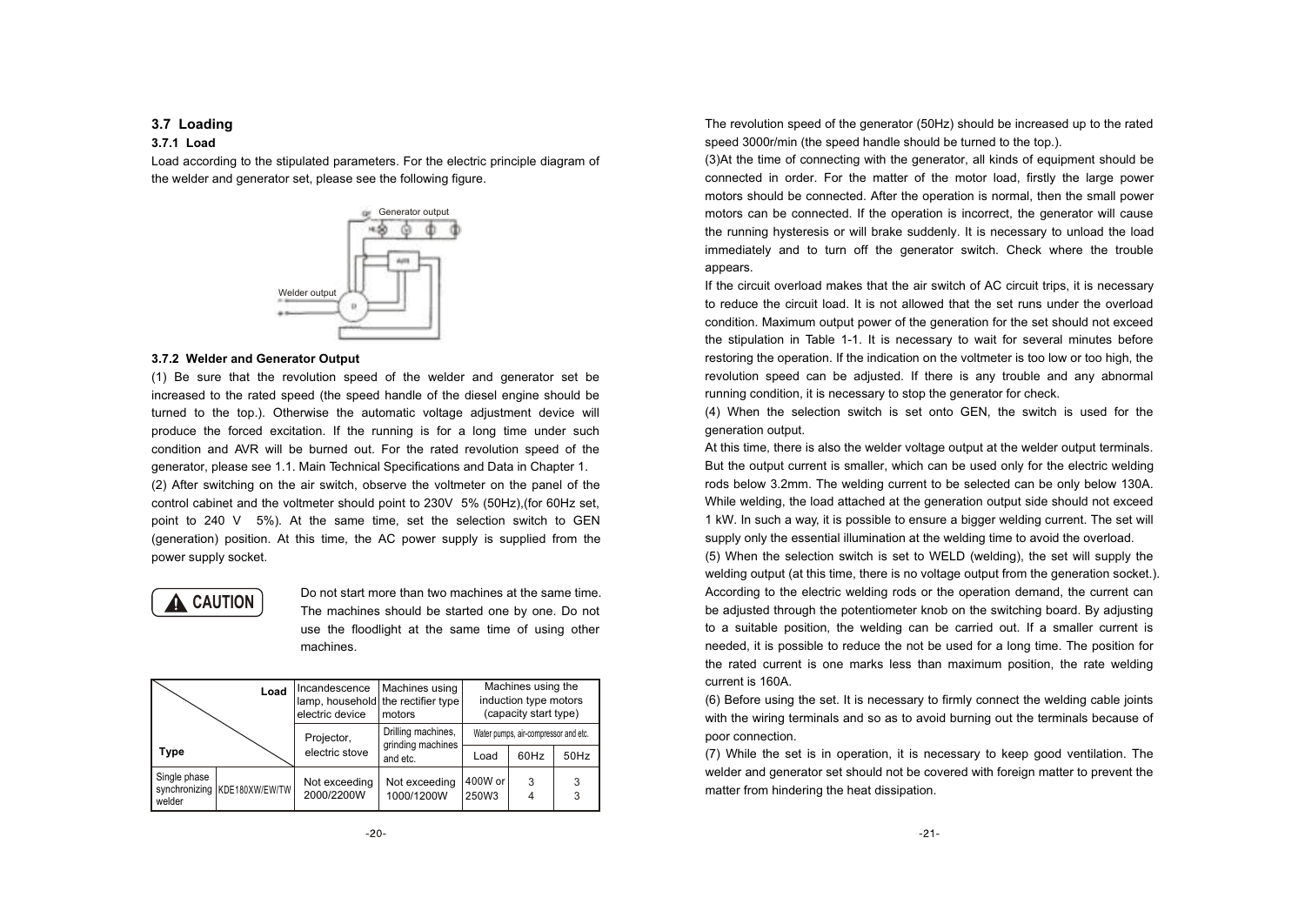(8) When the set is used only for the welding separately, the welding cable should be removed or protected. When the set is used only for the welding separately, the air switch should be turned off, or the power supply plug should unplugged to avoid if from short-circuit.

(9) The reference for the current by using the electric welding rods in different diameters

| Diameters of Electric<br>Welding Rods (mm) | 1.6   | 2.0   | 2.5    | 3.2     |         |
|--------------------------------------------|-------|-------|--------|---------|---------|
| <b>Welding Power</b><br>Supply (A)         | 40-50 | 50-80 | 60-100 | 100-140 | 150-180 |

#### **3.7.3 Charge**

(1) For the set with the electric start, the set is equipped with a power supply 12V DC. The battery is charged through a regulator. After the battery is connected into the start circuit, and after starting the diesel engine and the set is turned into the running state, at this time, 12V circuit will charge the battery automatically.

(2) If the set is not in use for a long time, it is necessary to remove the connection lines of the battery to prevent the battery form the electric leakage.

(3) Never connect the positive pole of the battery with the negative pole each other. Otherwise it will damage the battery and the motor.

(4) Do not misconnect the positive pole of the battery with the battery. Otherwise it will damage the battery and the motor.

(5)The flammable gas will be produced while charging the battery. The spark, flame and cigarette should not be approached to the place of charging the battery. In order to avoid that there is any spark produced nearby, firstly connect the battery with the charging conductor and then with the motor. At the time of disconnection, firstly disconnect the motor cable.

#### 3.8 **Braking the Welder and Generator Set**

3.8.1. Remove the load of the welder and generator set.

3.8.2. Turn off the air switch of the welder and generator set.

3.8.3. Set the speed handle of the engine to RUN position. Carry out the unload operation of the diesel engine for three minutes. Do not brake the diesel engine suddenly because this may make that the temperature goes up abnormally to cause the blocking-up of the oil nozzle and the damage of the diesel engine.

(1) Press the braking handle downwards.

(2) When using the electric starter, turn the key to OFF .

(3) Set the fuel switch handle to S position.

(4) Slowly draw out the recoil handle till you feel the pressure (i.e., at this point of the compression stroke, the suction and exhaust valves are closed.). Stop the handle at this position. In such a way, when the engine is not in use, the rusting can be prevented.



Unfasten this nut (high pressure oil pipe nut)



**A** CAUTION

1. When the speed handle is set at stop position and the diesel engine is still in operation, it is possible to stop the diesel engine either by setting the fuel switch to OFF position or by unfastening the high pressure oil pipe nut. Do not brake the diesel engine by using the pressure reduction handle.

2. It is not allowed that the set stops with the load. It is necessary to firstly remove the load and then to stop the set.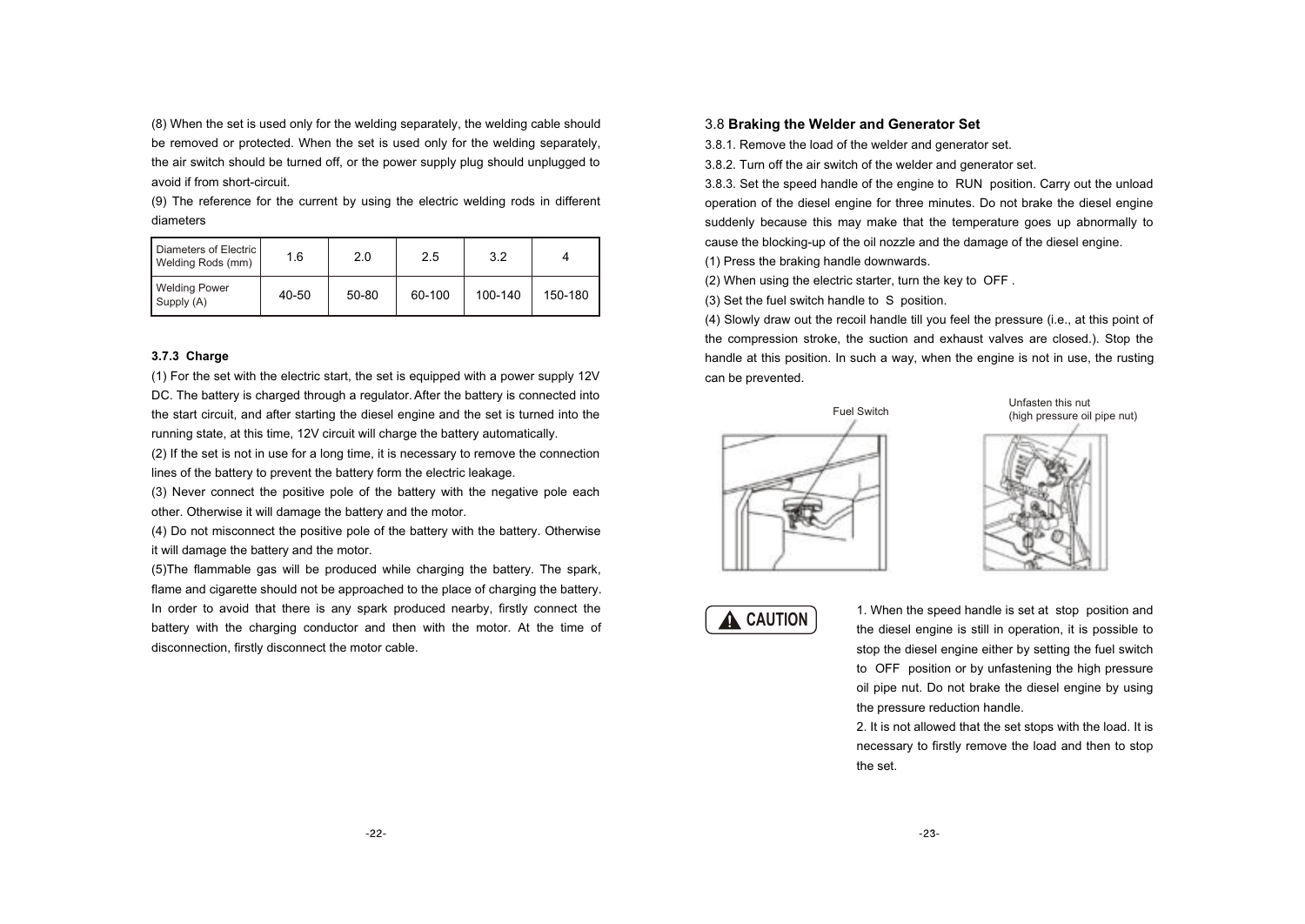#### **3.9. KDE180 SET**

3.9.1 The updated AVR technology and IGBT module control technology are applied in KDE180 generators, which ensures stable welding current and generating voltage. And there won't be any interference between the generating and generating voltage. And there won't be any interference between the generating and welding condition when they are used simultaneously. The unit can be applied for welding and generating simultaneously, however, the total load of the unit cannot surpass the rated load.

The welding current data table:

| Weld current(A)       | 160                 | 120 | 100 | 50   |       |
|-----------------------|---------------------|-----|-----|------|-------|
| Generating power (KW) | Supply little light |     |     | ں ،ے | 2.3/3 |

3.9.2 Choose the welding current with selection button and a regulating knob according to the width of work piece and the diameter of the welding rod. When the small current for thin steel piece is required, first turn the regulating knob to LOW, and then choose the appropriate small current by regulating the regulation knob. The regulation range for this work condition is 50-140A. When big current for thick steel pieces is required, turn the regulating knob to **HIGH**. Then you can choose a big current by regulating the regulating knob. Then regulation rage for this work condition is 80-180A.

### **4. Maintenance of the Welder and Generator Set**

#### **4.1 Regular Maintenance**

In order to keep that the welder and generator set is in a good state, the regular inspection and maintenance is very important. The set is composed of the diesel engine, welder generator, control cabinet, frame and so on. For the details about the inspection and maintenance, please read the operation and maintenance manual for each assembling section.

Before carrying out maintenance to the set, please turn off the diesel engine. If it is necessary to run the diesel engine, its surrounding should be in good ventilation to discharge the gas that contains the poison carbon monoxide.

After using the set, it is necessary to wipe off dirt by using a clean cloth to prevent the corrosion and remove the sunk materials.

| Service period<br>regular<br>Item                    | Daily<br>check | First month<br>of 20 Hrs | Every 3 months<br>or 100 Hrs                       | Every 6 month<br>or 500 Hrs | Every year<br>or 1000 Hrs |
|------------------------------------------------------|----------------|--------------------------|----------------------------------------------------|-----------------------------|---------------------------|
| Check and replenish fuel                             | O              |                          |                                                    |                             |                           |
| Drain fuel from F.O. tank                            |                | О                        |                                                    |                             |                           |
| Check and replenish lube oil                         | 0              |                          |                                                    |                             |                           |
| Check for oil leakage                                | Ο              |                          |                                                    |                             |                           |
| Check and tighten each parts engine                  | О              |                          |                                                    | Tighten head bolts          |                           |
| Chang lube oil                                       |                | $\circ$ (1st time)       | $\bigcirc$ (2nd and thereafter)                    |                             |                           |
| Clean oil filter                                     |                |                          |                                                    | ○ (Replace if necessary)    |                           |
| Air cleaner element replacement                      |                |                          | (Service more frequently when used in dusty areas) | $\bigcirc$ (Replace)        |                           |
| Clean fuel filter                                    |                |                          |                                                    | ∩                           | $\bullet$ (Replace)       |
| Check fuel injection pump                            |                |                          |                                                    |                             |                           |
| Check fuel injection nozzle                          |                |                          |                                                    |                             |                           |
| Check fuel pipe                                      |                |                          |                                                    | ● (Replace if necessary)    |                           |
| Adjust valve clearance for intake and exhaust valves |                | $\bullet$ (1st time)     |                                                    |                             |                           |
| Lap intake and exhaust valves                        |                |                          |                                                    |                             |                           |
| Replace piston rings                                 |                |                          |                                                    |                             |                           |
| Check battery fluid                                  |                |                          | (Monthly)                                          |                             |                           |
| Check commutator brush and slip ring                 |                |                          |                                                    |                             |                           |

" $\bullet$ " The chart above indicates which checks to make and when to make them, the mark ( $\bullet$ ) indicates that special tools and skills one required, consult your dealer.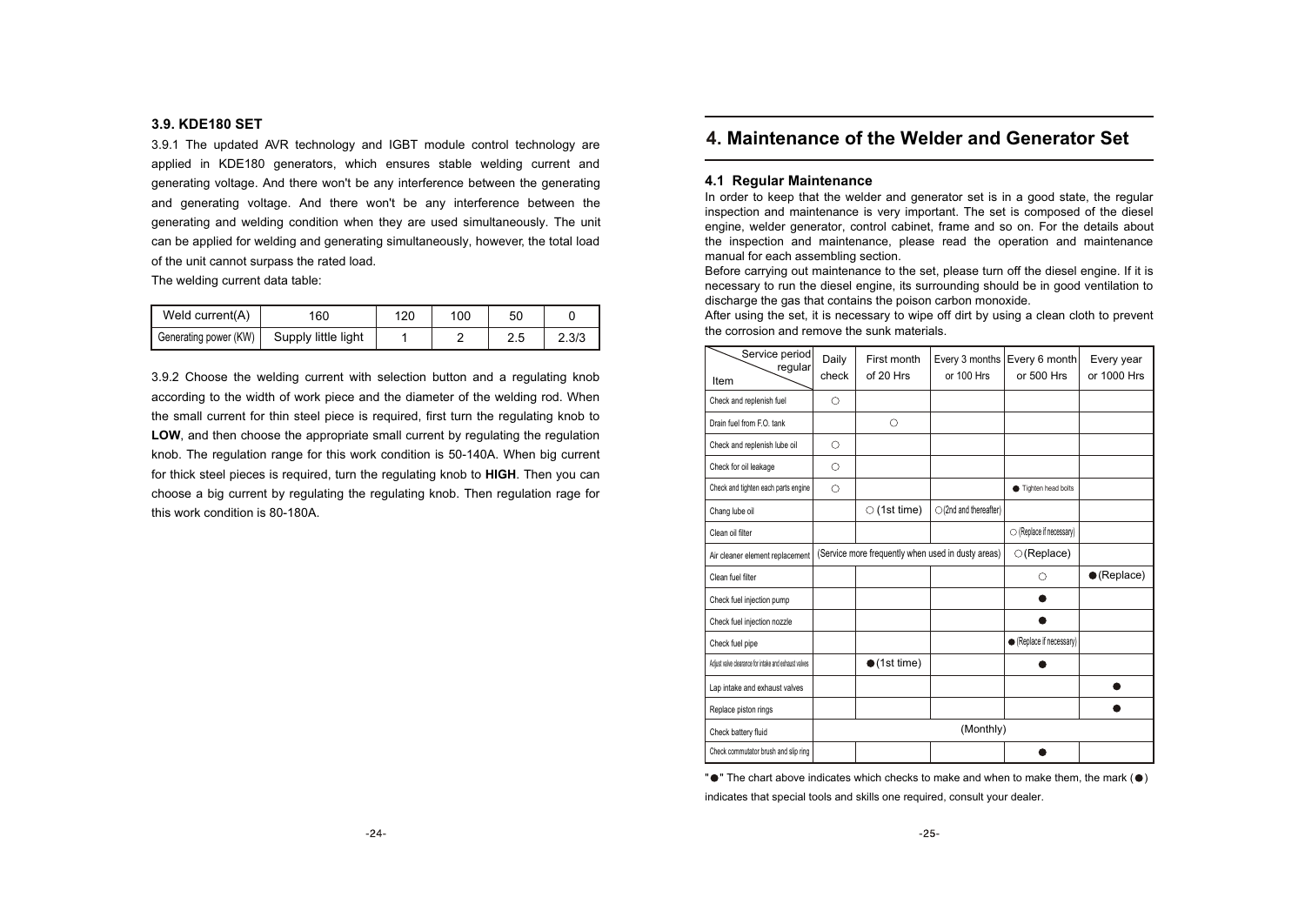#### **4.1.1 Changing engine oil (Every 100Hrs)**

Remove the oil filler cap. Remove the drain plug and drain the old oil while the engine is still warm. The plug is located on the bottom of the cylinder block. Tighten the drain plug and refill with the recommended oil.



#### **4.1.2 Cleaning the oil filter**

| วิlean               | Every 6 months or 500 hours |  |  |  |  |  |
|----------------------|-----------------------------|--|--|--|--|--|
| Replace if necessary |                             |  |  |  |  |  |

#### **4.1.3 Changing the air cleaner element**

Do not wash the air cleaner element with detergent because this is a wet type element.

Change Every 6 months of 500 hours (or earlier if dirty)



Never start the engine without the element, or with a defective element. Change the element in time.

#### **4.1.4 Cleaning and replacing the fuel filter**

The fuel filter also has to be cleaned regularly to insure maximum engine output.

| Clean   | Every 6 months or 500 hours |
|---------|-----------------------------|
| Replace | Every year or 1000 hours    |

(1) Drain the fuel oil from the fuel tank.

(2) Loosen the small screws of the fuel cock and pull out the filter from the F.O. tank. Wash the filter thoroughly with diesel fuel.

Remove the lock nut, end cap and diffuser discs and clean the carbon deposit.

Clean time Every 3 months or 100 hours

**4.1.5 Tightening cylinder head bolts (Refer to the manual of diesel engine) requires a special tool. Don't try it yourself.**

#### **4.1.6 Checking the injection nozzle, injection pump, etc.**

(1) Adjusting the valve head clearance for the intake and exhaust valves.

(2) Lapping of intake and exhaust valves.

(3) Replacing piston ring. All these require special tools and skills. Do not perform the injection nozzle test near an open fire or any other kind of fire. The fuel spray may ignite. Don not expose bare skin to the fuel spray. The fuel may penetrate the skin and cause injury to the body. Always keep your body away from the nozzle.

#### **4.1.7 Checking and replenishing battery fluid and charging the battery.**

This diesel engine uses a 12V battery. The battery fluid will be lost through continuous charging and discharging. Before starting, check for physical damage to the battery and also the electrolyte level, and replenish with distilled water up to the upper mark if necessary. When actual damage is discovered, replace the battery.

Battery fluid check | monthly

**4.1.8** Frequent check of the contact between carbon brush and slip ring of alternator, clock whether they are in good condition. If spark occurs they have to be adjusted properly.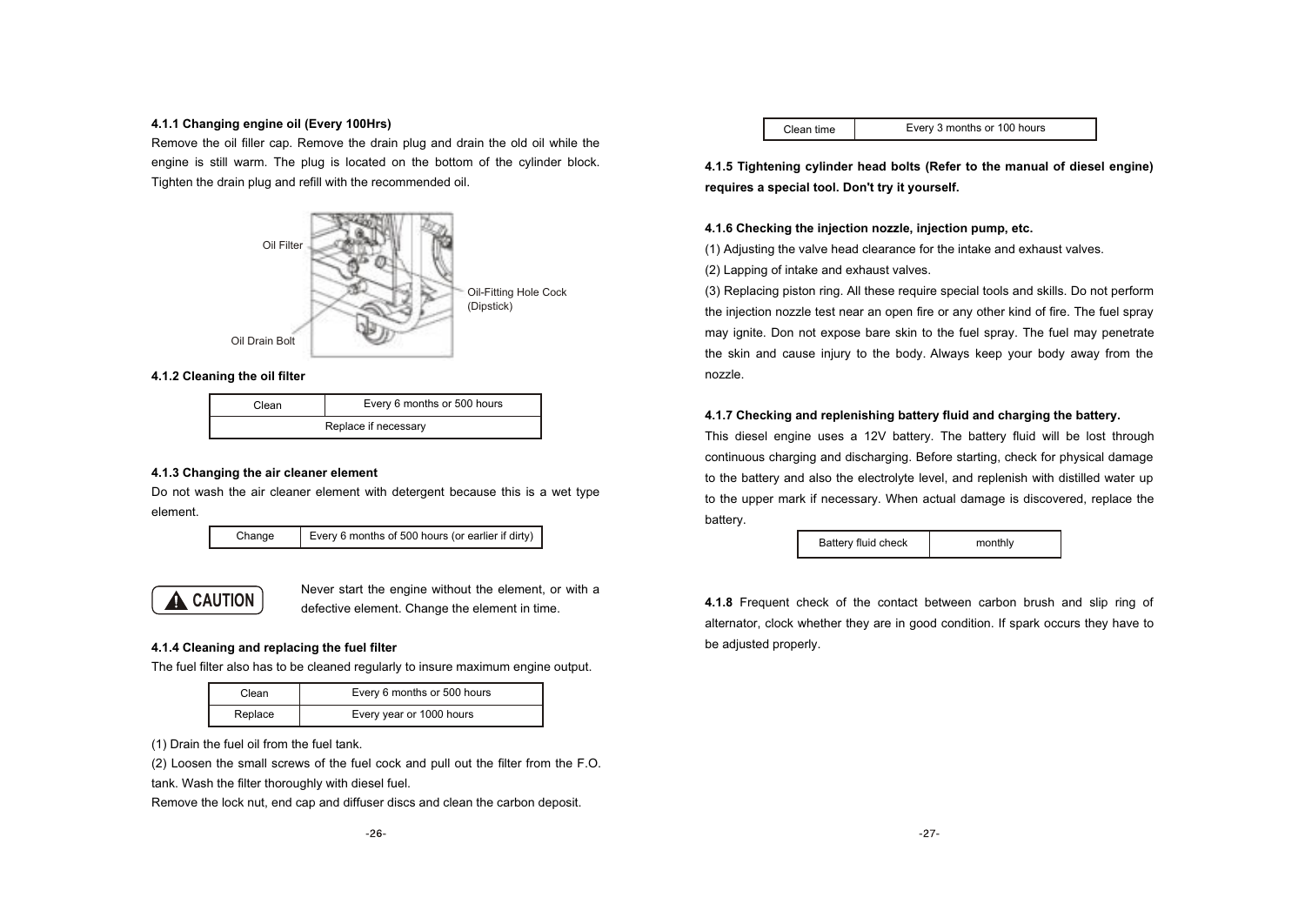#### **4.2 Maintenance for a long time storage**

If your generator should be storage in a long time, the following preparation should be made:

**4.2.1 Operate the diesel engine about 3 minutes, the stop it.**

**4.2.2 Close the diesel engine when the diesel engine is still hot, drain old lubricate of diesel engine oil out, the refill new one.**

**4.2.3 Pull out the rubber plug at the cover of diesel engine and ass 2ml of lubricate in cylinder, and finally put the plug on its original place.**

#### **4.2.4 Maintenance of starting position**

#### (1) Manual starting

Press the pressure-reduce handle (non-compressin position), pull the recoil handle 2~3 times. (Don't start the diesel engine).

#### (2) Electric starting

When the starting handle is in the position of non-compressing position, operate the diesel engine 2~3 seconds. When the switch is in the position of istart, don't start the diesel engine.

#### **4.2.5 Pull the pressure-reduce handle out, pull the recoil starter slowly.**

When fell it is fasten, then stop. (At this time the intake and drain valve is at the status of close, it is suitable to prevent from rust).

#### **4.2.6 Clean and store it in a dry place.**

# **5. Inspection, Repair and Trouble Shooting for the Welder and Generator Set**

#### **5.1 Maintenance and rimedy**

|                                                                             | Cause                                                                                          | Remedy                                                                                    |  |  |
|-----------------------------------------------------------------------------|------------------------------------------------------------------------------------------------|-------------------------------------------------------------------------------------------|--|--|
|                                                                             | Oil fuel is not enough                                                                         | Add oil fuel.                                                                             |  |  |
|                                                                             | The switch is not at ON position                                                               | Turn it to ON position.                                                                   |  |  |
| The diesel engine can                                                       | The pump of high pressure and oil nozzle<br>can not inject oil or the oil amount is not enough | Remove the oil nozzle out and repair it at test table.                                    |  |  |
|                                                                             | The control lever of speed is not at RUN position                                              | Put the control level to RUN position.                                                    |  |  |
|                                                                             | Check the level of lubricant                                                                   | The specified oil level should be between                                                 |  |  |
|                                                                             |                                                                                                | upper level H and lower lever L                                                           |  |  |
| $\overline{5}$                                                              | The speed and force to pull the recoil starter is not enough                                   | Start the diesel engine according to the<br>requirements of operating procedure of start. |  |  |
| start                                                                       | The oil nozzle has dirty                                                                       | Clean the oil nozzle.                                                                     |  |  |
|                                                                             | The battery has no electricity                                                                 | Charge it or replace it with a new one.                                                   |  |  |
|                                                                             | Main switch (NFB) is not closed                                                                | Put the main switch to the ON position.                                                   |  |  |
|                                                                             | The carbon brush of generator is not good                                                      | Change the carbon brush.                                                                  |  |  |
|                                                                             | The contact of socket is not good                                                              | Adjust the feet of socket.                                                                |  |  |
| The generator does not generate<br>the electricity, without welder voltage. | The rated speed of generator ban not be reached                                                | Adjust if according to the requirements.                                                  |  |  |
|                                                                             | AVR auto-voltage regulator is damaged                                                          | Change the AVR auto-voltage regulator.                                                    |  |  |
|                                                                             | The potentiometer for adjusting the welder current is damaged                                  | Change the potentiometer.                                                                 |  |  |

If electricity is still not generated, take the generator to a our Dealer.

#### **5.2 Question and problem**

If you have any question or problem when you meet in your operation, please contact with our company or our dealer and tell the following information:

(1) The type of diesel generator sets, the No. and type of diesel engine and the No. and type of generator.

(2) Status

What problem had been taken place when operation and explain how much speed it is operated.

(3) Time of operation

(4) The other cetailed conditions, for example, when the problem took and what time, etc.

For details, please fill the sheet of soliciting opinions from the customers and send it to our company.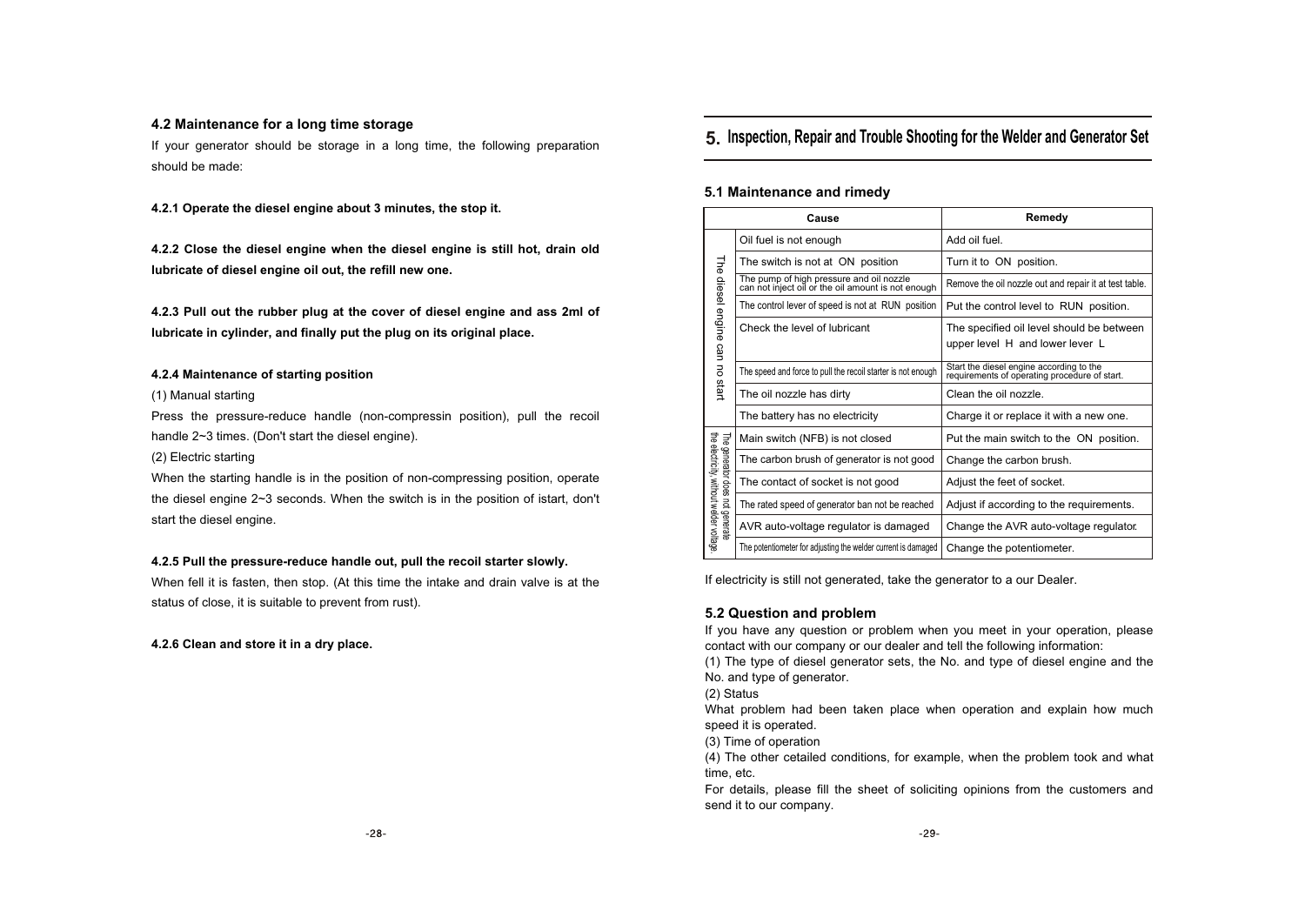# **6. Appendixes**

| No.           | <b>Name</b>                     | Unit  | Quantity | <b>Remarks</b> |
|---------------|---------------------------------|-------|----------|----------------|
|               | Diesel welder and generator set | Set   |          |                |
| $\mathcal{P}$ | Tool bag                        | Piece |          |                |
| 3             | <b>Plastics housing Piece</b>   | Set   |          |                |
| 4             | Power supply socket             | Piece |          |                |

**6.1 List for Tools, Accessories and Fittings with the Machine**

#### **6.2 Technical documentation**

| No. | Name                                                     | Unit  | Quantity | <b>Remarks</b> |
|-----|----------------------------------------------------------|-------|----------|----------------|
|     | Operation manual for the diesel welder and generator set | Copy  |          |                |
| 2   | Operation manual for the diesel engine                   | Copy  |          |                |
| 3   | Component diagram of the diesel engine                   | Sheet |          |                |
| 4   | Certificate of quality                                   | Sheet |          |                |
| 5   | Packing list                                             | Sheet |          |                |

#### **6.3 The choice of the electric cable**

The choice of the electric cable depends on the allowable current of the cable and the distance between the load and the generator. And the cable section should be big enough.

If the current in the cable is bigger than the allowable current, it will become over hot and the cable will be burnt. If the cable is long and thin, the input voltage of the electric appliance will be not enough, causing that the generator doesn't start. In the following formula, you can calculate the value of the potential "e".

Potential (v) = 
$$
\frac{1}{58} \times \frac{\text{Length}}{\text{Section area}} \times \text{Current (A)} \times \sqrt{3}
$$

The relations among of the allowable current, and length, section of the Insulating cable (single core, multi-core) are as follow:

(Presume that the use voltage is 220V and the potential is below 10V.

#### section  $mm<sup>2</sup>$ The application of the single-core insulating cable

| Length<br>beneath<br>Current | 50 <sub>m</sub> | 75 <sub>m</sub> | 100m | 125 | 150 | 200 |
|------------------------------|-----------------|-----------------|------|-----|-----|-----|
| 50A                          | 8               | 14              | 22   | 22  | 30  | 38  |
| 100A                         | 22              | 30              | 38   | 50  | 50  | 60  |
| 200A                         | 60              | 60              | 60   | 80  | 100 | 125 |
| 300A                         | 100             | 100             | 100  | 125 | 150 | 200 |

The application of the multi-core insulating cable

section  $mm<sup>2</sup>$ 

| Lengthl<br>beneath<br>Current | 50 <sub>m</sub> | 75 <sub>m</sub> | 100m        | 125         | 150         | 200           |
|-------------------------------|-----------------|-----------------|-------------|-------------|-------------|---------------|
| 50A                           | 14              | 14              | 22          | 22          | 30          | 38            |
| 100A                          | 38              | 38              | 38          | 50          | 50          | 60            |
| 200A                          | $38\times2$     | $38\times2$     | $38\times2$ | $50\times2$ | $50\times2$ | $50\times2$   |
| 300A                          | $60\times2$     | $60\times2$     | $60\times2$ | $60\times2$ | $80\times2$ | $100\times 2$ |